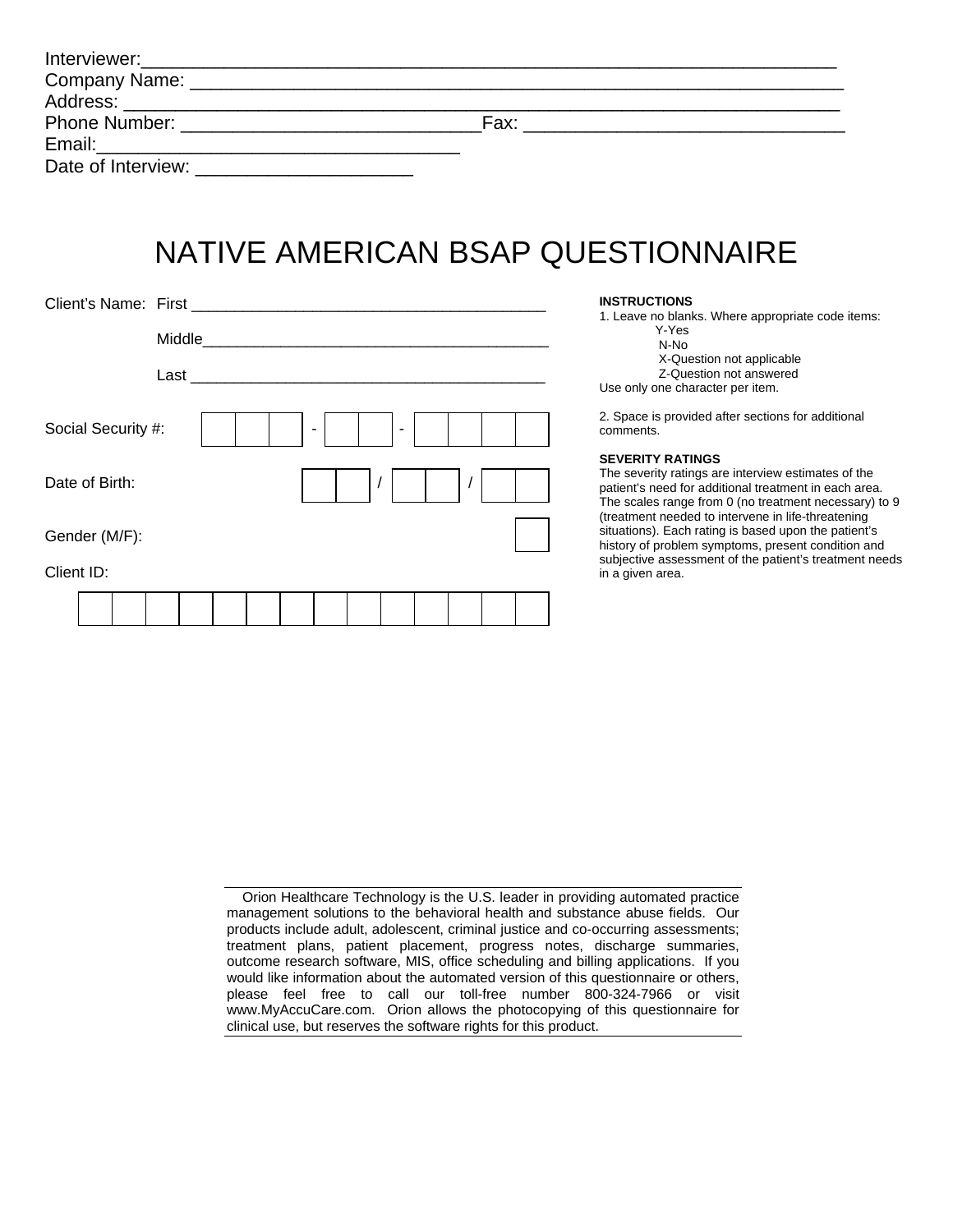# NATIVE AMERICAN BSAP QUESTIONNAIRE

|      | <b>GENERAL INFORMATION</b>                                                                                            | G14. | Why are you receiving this assessment (1-6)?              |                                                                         |  |
|------|-----------------------------------------------------------------------------------------------------------------------|------|-----------------------------------------------------------|-------------------------------------------------------------------------|--|
| G1.  | Client ID:                                                                                                            |      | 1-OWI or DWI<br>2-Court ordered<br>3-Attorney recommended | 4-Other criminal arrest<br>5-Self interest<br>6-Other                   |  |
|      |                                                                                                                       | G15. | BAC:                                                      |                                                                         |  |
| G2.  | Social Security #:                                                                                                    | G16. | By whom was it ordered (1-4)?                             |                                                                         |  |
|      | G3. Provider #:                                                                                                       |      | 1-Judge<br>2-Probation                                    | 3-Presentence<br>4-Parole                                               |  |
|      | G4. Medicaid number:                                                                                                  | G17. | G18. Class:                                               |                                                                         |  |
|      | G5. Medicare number:                                                                                                  |      | 1-Intake<br>2-Follow-up                                   |                                                                         |  |
|      | G6. MHID number:                                                                                                      |      | G19. Contact Code:                                        |                                                                         |  |
|      |                                                                                                                       |      | 1-In person<br>2-Phone<br>3-Mail                          |                                                                         |  |
|      | G7. Presenting problems (as seen by client):<br>A. Onset:                                                             |      | G20. Interviewer's initials:                              |                                                                         |  |
|      | <u> 1990 - Jan Bernard Bernard, mension bernard bernard bernard bernard bernard bernard bernard bernard bernard b</u> |      | G21. Gender                                               |                                                                         |  |
|      | B. Frequency:                                                                                                         |      | M-Male                                                    |                                                                         |  |
|      |                                                                                                                       |      | F-Female<br>G22. How did this interview end?              |                                                                         |  |
|      |                                                                                                                       |      | 1-Terminated                                              | 3-Unable to respond                                                     |  |
|      | C. Severity:                                                                                                          |      | 2-Refused                                                 | X-Not applicable                                                        |  |
|      |                                                                                                                       | G23. | Client's:                                                 |                                                                         |  |
|      | D. Reasons for securing services at this time:                                                                        |      | Middle name<br>First name                                 | Last name                                                               |  |
|      |                                                                                                                       |      | Address                                                   |                                                                         |  |
| G8.  | Date of Admission:                                                                                                    |      |                                                           |                                                                         |  |
| G9.  | Date of Interview:                                                                                                    |      | Address                                                   |                                                                         |  |
|      |                                                                                                                       |      | City<br><b>State</b>                                      | Zip                                                                     |  |
| G10. | Time Begun:                                                                                                           |      | Phone number:                                             |                                                                         |  |
| G11. | Who referred you for an evaluation?                                                                                   | G24. | How long have you lived at this address?                  |                                                                         |  |
|      | 1-Attorney<br>2-Probation/Parole Officer                                                                              |      |                                                           | Months<br>Years                                                         |  |
|      | 3-Presentence Investigator<br>4-Self                                                                                  | G25. | Is this address owned by you or your family (Y/N)?        |                                                                         |  |
|      | 5-Judge or Court<br>6-Other                                                                                           | G26. | Date of birth:                                            |                                                                         |  |
| G12. |                                                                                                                       | G27. | Of what race do you consider yourself?                    |                                                                         |  |
|      |                                                                                                                       |      | 1-White                                                   | 6-Hispanic-Mexican                                                      |  |
|      |                                                                                                                       |      | 2-Black<br>3-American Indian                              | 7-Hispanic-Puerto Rican<br>8-Hispanic-Cuban                             |  |
|      |                                                                                                                       |      | 4-Alaskan Native<br>5-Asian or Pacific Islander           | 9-Other Hispanic                                                        |  |
|      |                                                                                                                       |      |                                                           | G27a. What ethnic group do you consider yourself part of? _____________ |  |
|      | G13. By when do you need this assessment?                                                                             |      |                                                           |                                                                         |  |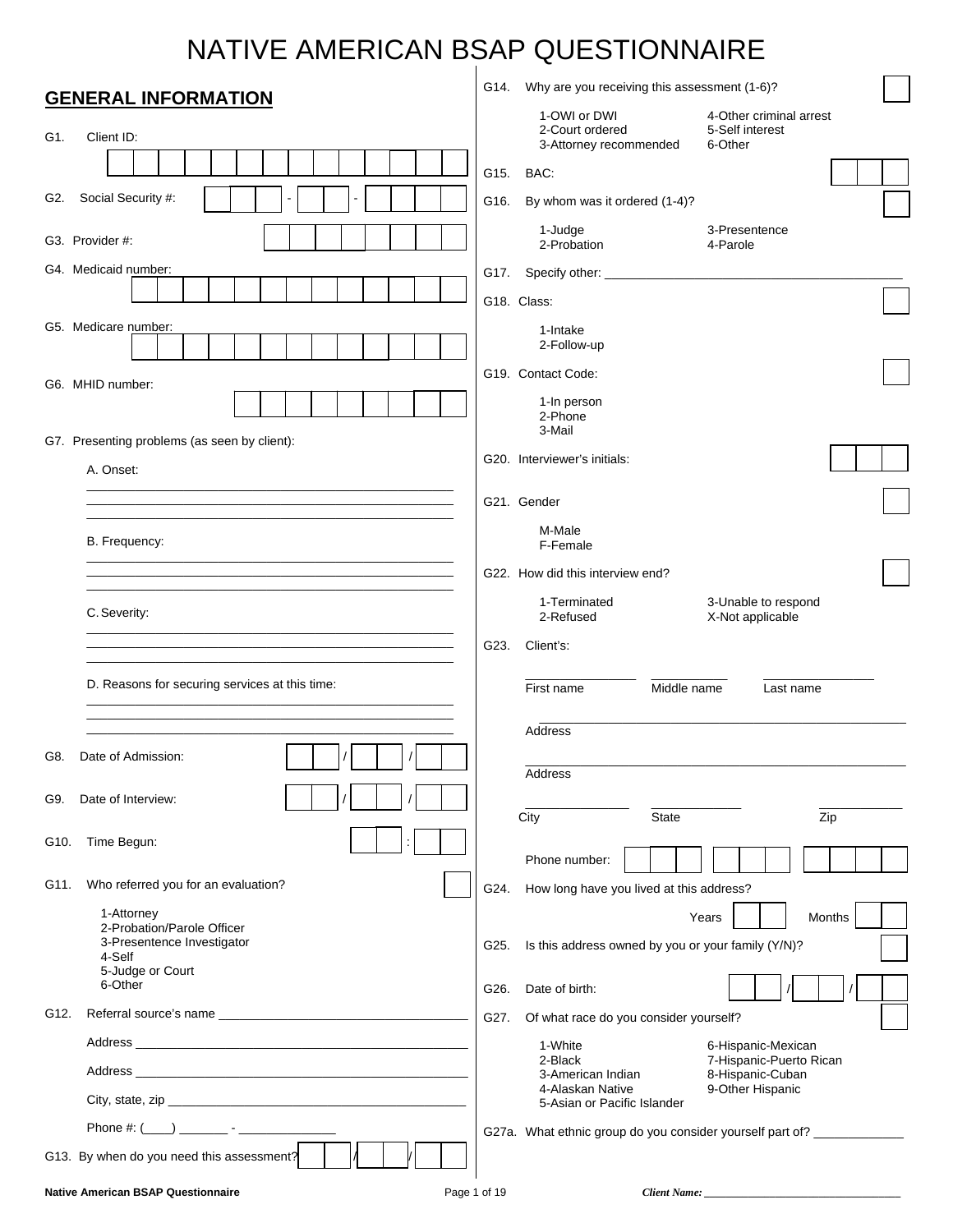| G28. | Religious preference:<br>1-Protestant<br>2-Catholic                          | 6-None<br>7-Traditional (specify)                              |  |
|------|------------------------------------------------------------------------------|----------------------------------------------------------------|--|
|      | 3-Jewish<br>4-Islamic                                                        | 8-Native American Church<br>9.-Mormon                          |  |
|      | 5-Other                                                                      | 10-Pentecostal<br>11-Baptist                                   |  |
| G29. |                                                                              |                                                                |  |
|      | G29a. Are you currently practicing this religion (Y/N)?                      |                                                                |  |
|      |                                                                              |                                                                |  |
|      | G29b. What was the religious preference in the household                     |                                                                |  |
|      | where you were raised?<br>1-Protestant                                       | 6-None                                                         |  |
|      | 2-Catholic<br>3-Jewish                                                       | 7-Traditional<br>8-Native American Church                      |  |
|      | 4-Islamic<br>5-Other                                                         | 9-Mormon<br>10-Pentecostal                                     |  |
|      |                                                                              | 11-Baptist                                                     |  |
| G30. |                                                                              | Have you been in a controlled environment in the past 30 days? |  |
|      | $1-NO$                                                                       | 4-Medical treatment                                            |  |
|      | 2-Jail<br>3-Alcohol or drug treatment                                        | 5-Psychiatric treatment<br>6-Other                             |  |
|      |                                                                              |                                                                |  |
|      | How many days?                                                               |                                                                |  |
|      |                                                                              |                                                                |  |
|      | G31. Are you or have you ever been in the following<br>branches of military? |                                                                |  |
|      | 1-Air Force<br>4-Navy<br>5-Coast Guard<br>2-Army                             |                                                                |  |
|      | 3-Marines<br>6-None                                                          |                                                                |  |
|      | G32. Dates of service:                                                       |                                                                |  |
|      |                                                                              | to                                                             |  |
|      |                                                                              |                                                                |  |
|      | G34. Type of discharge:                                                      |                                                                |  |
|      | 0-Active duty<br>3-Administrative<br>1-Honorable<br>4-Medical                |                                                                |  |
|      | 2-Dishonorable                                                               |                                                                |  |
|      | G35. Were you ever involved in combat (Y/N)?                                 |                                                                |  |
|      |                                                                              |                                                                |  |
|      |                                                                              |                                                                |  |
|      |                                                                              |                                                                |  |
|      |                                                                              |                                                                |  |
|      |                                                                              |                                                                |  |
|      |                                                                              |                                                                |  |
|      |                                                                              |                                                                |  |
|      |                                                                              |                                                                |  |
|      |                                                                              |                                                                |  |
|      |                                                                              |                                                                |  |
|      |                                                                              |                                                                |  |
|      |                                                                              |                                                                |  |
|      |                                                                              |                                                                |  |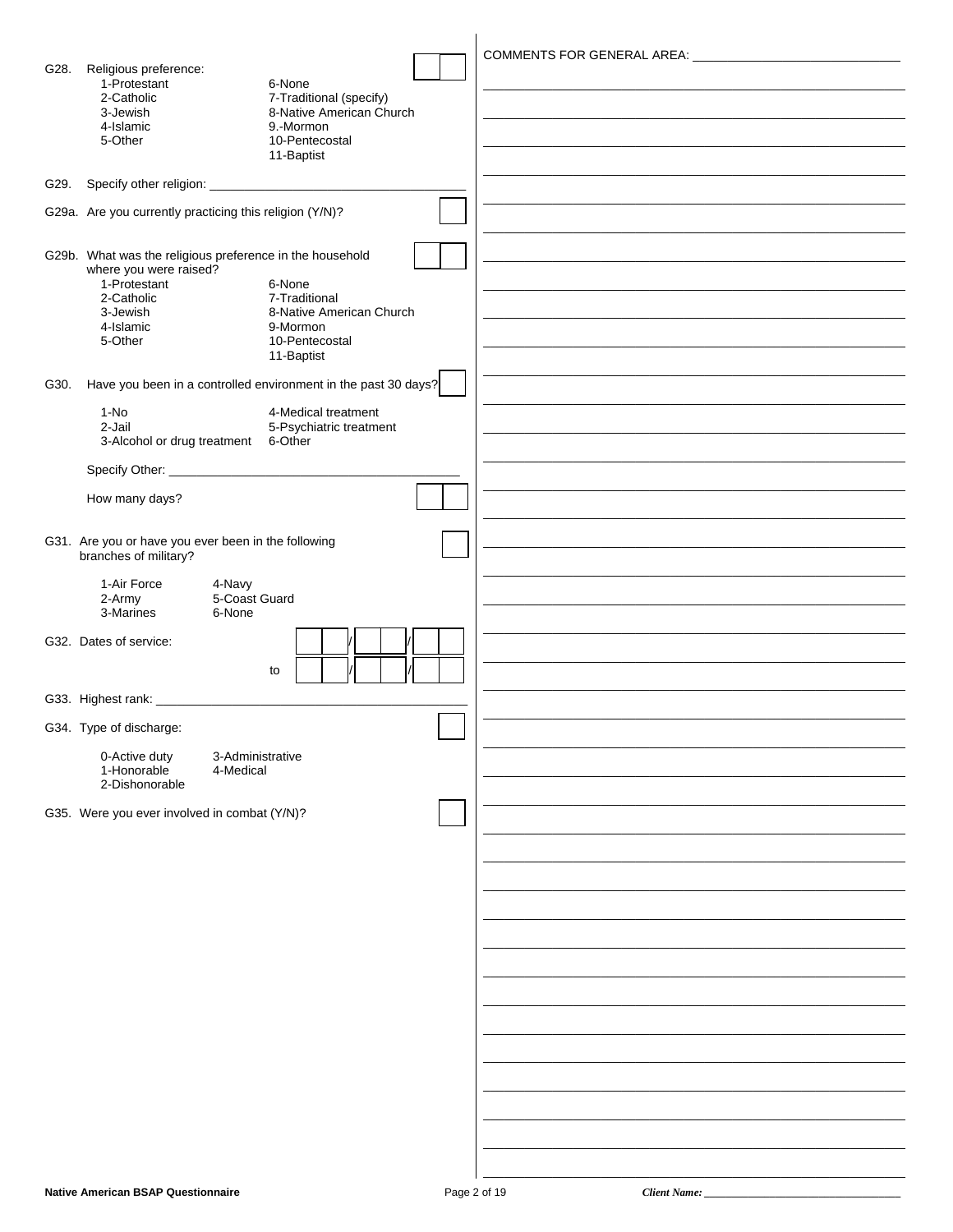|     | <b>MEDICAL STATUS</b>                                                                                             |                                                             |
|-----|-------------------------------------------------------------------------------------------------------------------|-------------------------------------------------------------|
| M1. | How many times in your life have you been hospitalized for<br>medical problems? (Include ODs, DTs, exclude detox) |                                                             |
| M2. | How long ago was your last hospitalization for a physical problem?                                                |                                                             |
|     | Years<br>Months                                                                                                   |                                                             |
|     |                                                                                                                   |                                                             |
| М3. | Do you have any chronic medical problems which continue<br>to interfere with your life (Y/N)?                     |                                                             |
|     |                                                                                                                   |                                                             |
|     | M3b. Age at onset of chronic illness:                                                                             |                                                             |
| M4. | Did you have any other chronic medical problems<br>as a child (Y/N)?                                              |                                                             |
|     |                                                                                                                   |                                                             |
|     | M4b. Age at onset of that other childhood chronic illness:                                                        |                                                             |
| M5. | Number of months pregnant?                                                                                        | <u> 1980 - Johann Stoff, amerikansk politiker (d. 1980)</u> |
| M6. | Are you taking any prescribed medication on a regular<br>basis for a physical problem (Y/N)?                      |                                                             |
|     |                                                                                                                   |                                                             |
|     |                                                                                                                   |                                                             |
| M7. | Do you receive financial compensation (pension, disability,<br>etc.) for a physical disability (Y/N)?             |                                                             |
|     |                                                                                                                   |                                                             |
| M8. | How many days have you experienced medical problems<br>in the past 30 days?                                       |                                                             |
|     | ASK THE CLIENT TO USE THIS SCALE TO RATE THE NEXT<br>TWO QUESTIONS:                                               |                                                             |
|     | 3-CONSIDERABLY<br>0-NOT AT ALL<br>1-SLIGHTLY<br>4-EXTREMELY<br>2-MODERATELY                                       |                                                             |
| M9. | How troubled or bothered have you been by these<br>medical problems in the past 30 days?                          |                                                             |
|     | M10. How important to you now is treatment for these<br>medical problems?                                         |                                                             |
|     | THE QUESTIONS BELOW ARE TO BE ANSWERED BY THE<br><b>INTERVIEWER ONLY</b>                                          |                                                             |
|     | <b>INTERVIEWER SEVERITY RATING</b>                                                                                |                                                             |
|     | M11. How would you rate the patient's need for medical<br>treatment (0-9)?                                        |                                                             |
|     | <b>CONFIDENCE RATINGS</b>                                                                                         |                                                             |
|     | Is the Medical Status information significantly distorted by:                                                     |                                                             |
|     | M12. Patient's misrepresentation (Y/N)?                                                                           |                                                             |
|     | M13. Patient's inability to understand (Y/N)?                                                                     |                                                             |
|     |                                                                                                                   |                                                             |
|     |                                                                                                                   |                                                             |
|     |                                                                                                                   |                                                             |
|     |                                                                                                                   |                                                             |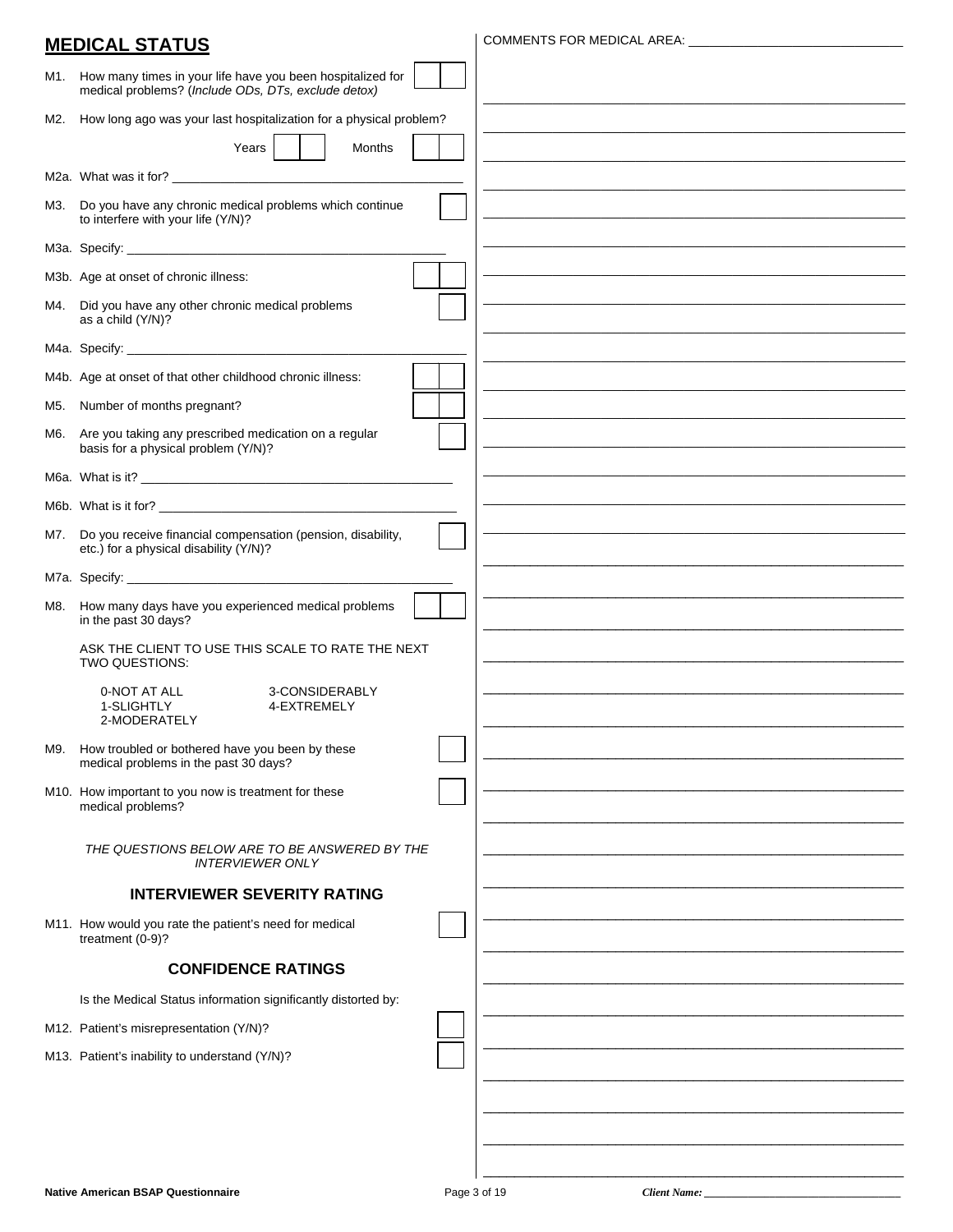|     | <b>EMPLOYMENT/SUPPORT STATUS</b>                                                                                                                                                                                                       | E13c. Welfare:                                                                                   |  |
|-----|----------------------------------------------------------------------------------------------------------------------------------------------------------------------------------------------------------------------------------------|--------------------------------------------------------------------------------------------------|--|
| E1. | Education completed (GED = $12$ years):                                                                                                                                                                                                | E13d. Pension, benefits or social security:                                                      |  |
|     | Years<br>Months                                                                                                                                                                                                                        | E13e. Mate, family or friends:                                                                   |  |
| E2. | Training or technical education completed<br>Months                                                                                                                                                                                    | E13f. Illegal:                                                                                   |  |
| E3. | Do you have a profession, trade or skill (Y/N)?                                                                                                                                                                                        | E14. What was your gross income last year?                                                       |  |
|     |                                                                                                                                                                                                                                        | E15. How many people depend on you for the majority of their                                     |  |
| E4. | Do you have a valid driver's license (Y/N)?                                                                                                                                                                                            | food, shelter, etc.?<br>E16. How many days have you experienced employment                       |  |
| E5. | Do you have an automobile available for your use (Y/N)?<br>(Answer "no" if no valid driver's license)                                                                                                                                  | problems in the past 30?<br>ASK THE CLIENT TO USE THIS SCALE TO RATE THE NEXT TWO<br>QUESTIONS:  |  |
| E6. | How long was your longest full-time job?                                                                                                                                                                                               | 3-CONSIDERABLY<br>0-NOT AT ALL                                                                   |  |
|     | Years<br><b>Months</b>                                                                                                                                                                                                                 | 1-SLIGHTLY<br>4-EXTREMELY<br>2-MODERATELY                                                        |  |
| E7. | Usual (or last) occupation:                                                                                                                                                                                                            | E17. How troubled or bothered have you been by these employment<br>problems in the past 30 days? |  |
|     | 1a. Higher Executives<br>1b. Large Proprietor (Value over \$180,000)<br>1c. Major Professionals<br>2a. Business Managers                                                                                                               | E18. How important to you now is counseling for these employment<br>problems?                    |  |
|     | 2b. Proprietors of Medium-Sized Businesses<br>3a. Administrative Personnel<br>3b. Proprietors of Small Businesses (<\$55,000)<br>3c. Minor Professionals<br>3d. Farmers (Owners \$41,000-\$60,000)                                     | THE QUESTIONS BELOW ARE TO BE ANSWERED BY THE<br><b>INTERVIEWER ONLY</b>                         |  |
|     | 4a. Clerical and Sales Workers<br>4b. Technicians                                                                                                                                                                                      | <b>INTERVIEWER SEVERITY RATING</b>                                                               |  |
|     | 4c. Proprietors of Little Business (<\$10,000)<br>4d. Farmers (Owners \$21,000-\$40,000)<br>5a. Skilled Manual Employees and Small Farmers<br>5b. Small Farmers (Owners <\$20,000)<br>6a. Machine Operators and Semi-Skilled Employees | E19. How would you rate the patient's need for employment<br>counseling (0-9)?                   |  |
|     | 6b. Small Farm Tenants<br>7. Unskilled Employees                                                                                                                                                                                       | <b>CONFIDENCE RATINGS</b>                                                                        |  |
|     | Specify: $\_$                                                                                                                                                                                                                          | Is the Employment/Support Status information significantly distorted                             |  |
| E8. | Does someone contribute to your support in any way (Y/N)?                                                                                                                                                                              | by:                                                                                              |  |
|     | E8a. Specify: the contract of the contract of the contract of the contract of the contract of the contract of the contract of the contract of the contract of the contract of the contract of the contract of the contract of          | E20. Patient's misrepresentation (Y/N)?                                                          |  |
|     | E8b. Does this constitute the majority of your support (Y/N)?                                                                                                                                                                          | E21. Patient's inability to understand (Y/N)?                                                    |  |
| E9. | Employment status:                                                                                                                                                                                                                     |                                                                                                  |  |
|     | 5-Service<br>1-Full-time $(35+ hrs/wk)$<br>2-Part-time (reg. hrs.)<br>6-Retired/Disability<br>3-Part-time (irreg., daywork) 7-Unemployed<br>8-In controlled environment<br>4-Student                                                   | COMMENTS FOR EMPLOYMENT AREA: COMMENTS                                                           |  |
|     | E10. At what age did you first start regular work?                                                                                                                                                                                     |                                                                                                  |  |
|     | E11. Usual type of work as an adolescent:                                                                                                                                                                                              |                                                                                                  |  |
|     | 1-Full-time (35+ hrs/wk)`<br>5-Service<br>2-Part-time (reg. hrs.)<br>6-Retired/Disability<br>3-Part-time (irreg., daywork)<br>7-Unemployed<br>8-In controlled environment<br>4-Student                                                 |                                                                                                  |  |
|     | E12. How many days were you paid for working in the past 30?                                                                                                                                                                           |                                                                                                  |  |
|     | E13. How much money did you receive from the following sources in the<br>past 30 days:                                                                                                                                                 |                                                                                                  |  |
|     | E13a. Employment (net income):                                                                                                                                                                                                         |                                                                                                  |  |
|     | E13b. Unemployment compensation:                                                                                                                                                                                                       |                                                                                                  |  |

| <b>Native American BSAP Questionnaire</b> | 3000<br>$\pm 4$ of 1. $^\circ$<br>auc<br>- 157 | nı.<br>Client Name: |  |
|-------------------------------------------|------------------------------------------------|---------------------|--|
|-------------------------------------------|------------------------------------------------|---------------------|--|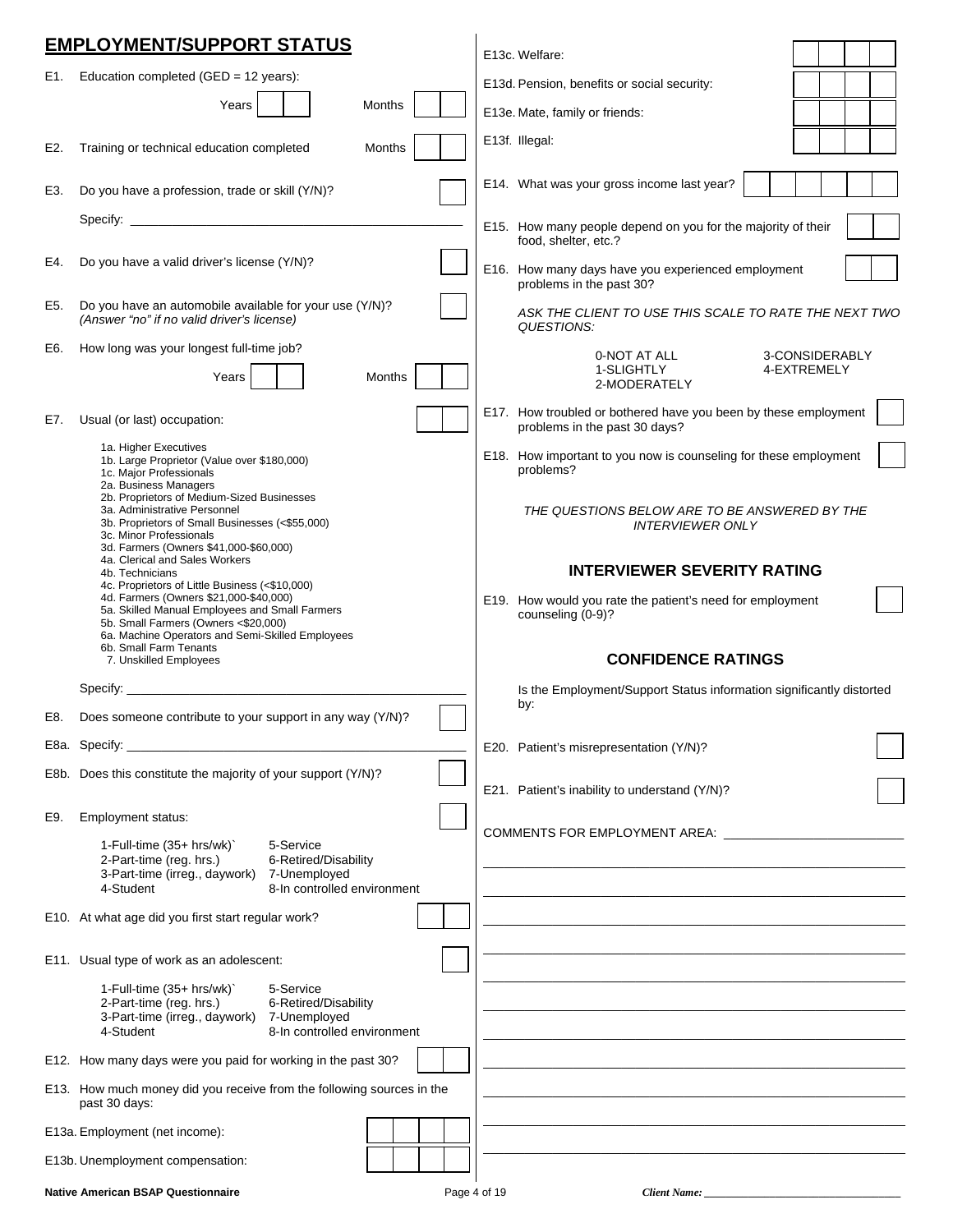### **DRUG/ALCOHOL USE**

|                                                                                                                                        | D1. What age did you first try alcohol or drugs?      |                                                             |                     |  |
|----------------------------------------------------------------------------------------------------------------------------------------|-------------------------------------------------------|-------------------------------------------------------------|---------------------|--|
|                                                                                                                                        |                                                       |                                                             |                     |  |
|                                                                                                                                        | # Days                                                | # Years Route of                                            | Date of<br>Last Use |  |
|                                                                                                                                        | Age at<br>1 <sup>st</sup> use<br>Past 30              | in Lifetime Admin.                                          | Month/Year          |  |
| D2. Alcohol                                                                                                                            |                                                       |                                                             |                     |  |
| (any use at all)                                                                                                                       |                                                       |                                                             |                     |  |
| D3. Alcohol                                                                                                                            |                                                       |                                                             |                     |  |
| (to intoxication)                                                                                                                      |                                                       |                                                             |                     |  |
| D4. Heroin                                                                                                                             |                                                       |                                                             |                     |  |
| D5. Methadone                                                                                                                          |                                                       |                                                             |                     |  |
|                                                                                                                                        |                                                       |                                                             |                     |  |
| D6. Other opiates/                                                                                                                     |                                                       |                                                             |                     |  |
| analgesics                                                                                                                             |                                                       |                                                             |                     |  |
| D7. Barbiturates                                                                                                                       |                                                       |                                                             |                     |  |
| D8. Other sedatives                                                                                                                    |                                                       |                                                             |                     |  |
| hypnotics/<br>tranquilizers                                                                                                            |                                                       |                                                             |                     |  |
| D9. Cocaine                                                                                                                            |                                                       |                                                             |                     |  |
|                                                                                                                                        |                                                       |                                                             |                     |  |
| D10. Amphetamines                                                                                                                      |                                                       |                                                             |                     |  |
|                                                                                                                                        |                                                       |                                                             |                     |  |
| D11. Cannabis                                                                                                                          |                                                       |                                                             |                     |  |
| D12. Hallucinogens                                                                                                                     |                                                       |                                                             |                     |  |
|                                                                                                                                        |                                                       |                                                             |                     |  |
| D13. Inhalants                                                                                                                         |                                                       |                                                             |                     |  |
| D14. More than 1                                                                                                                       |                                                       |                                                             |                     |  |
| substance<br>per day (including alcohol)                                                                                               |                                                       |                                                             |                     |  |
|                                                                                                                                        | <b>Route of Administration</b>                        |                                                             |                     |  |
|                                                                                                                                        | 1-Oral                                                | 4-Non-IV injection                                          |                     |  |
|                                                                                                                                        | 2-Nasal<br>3-Smoking                                  | 5-IV injection                                              |                     |  |
|                                                                                                                                        |                                                       | D15. Have you ever used a needle to administer any of these |                     |  |
| drugs (Y/N)?                                                                                                                           |                                                       |                                                             |                     |  |
| D16. Are you an I.V. drug user (Y/N)?                                                                                                  |                                                       |                                                             |                     |  |
|                                                                                                                                        | D17. According to the interviewer, which substance(s) |                                                             |                     |  |
| are the major problem?                                                                                                                 |                                                       |                                                             |                     |  |
| 08-Cocaine<br>00-No problem                                                                                                            |                                                       |                                                             |                     |  |
| 10-Cannabis<br>02-Alcohol to intox.<br>03-Heroin                                                                                       |                                                       |                                                             |                     |  |
| 12-Inhalants<br>04-Methadone                                                                                                           |                                                       |                                                             |                     |  |
| 06-Barbiturates<br>16-More than one drug                                                                                               |                                                       |                                                             |                     |  |
|                                                                                                                                        |                                                       |                                                             |                     |  |
| 01-Alcohol<br>09-Amphetamines<br>11-Hallucinogens<br>15-Alcohol & one or more drugs<br>05-Opiates/analgesics<br>07-Other sed/hyp/tranq |                                                       |                                                             |                     |  |

Client Name: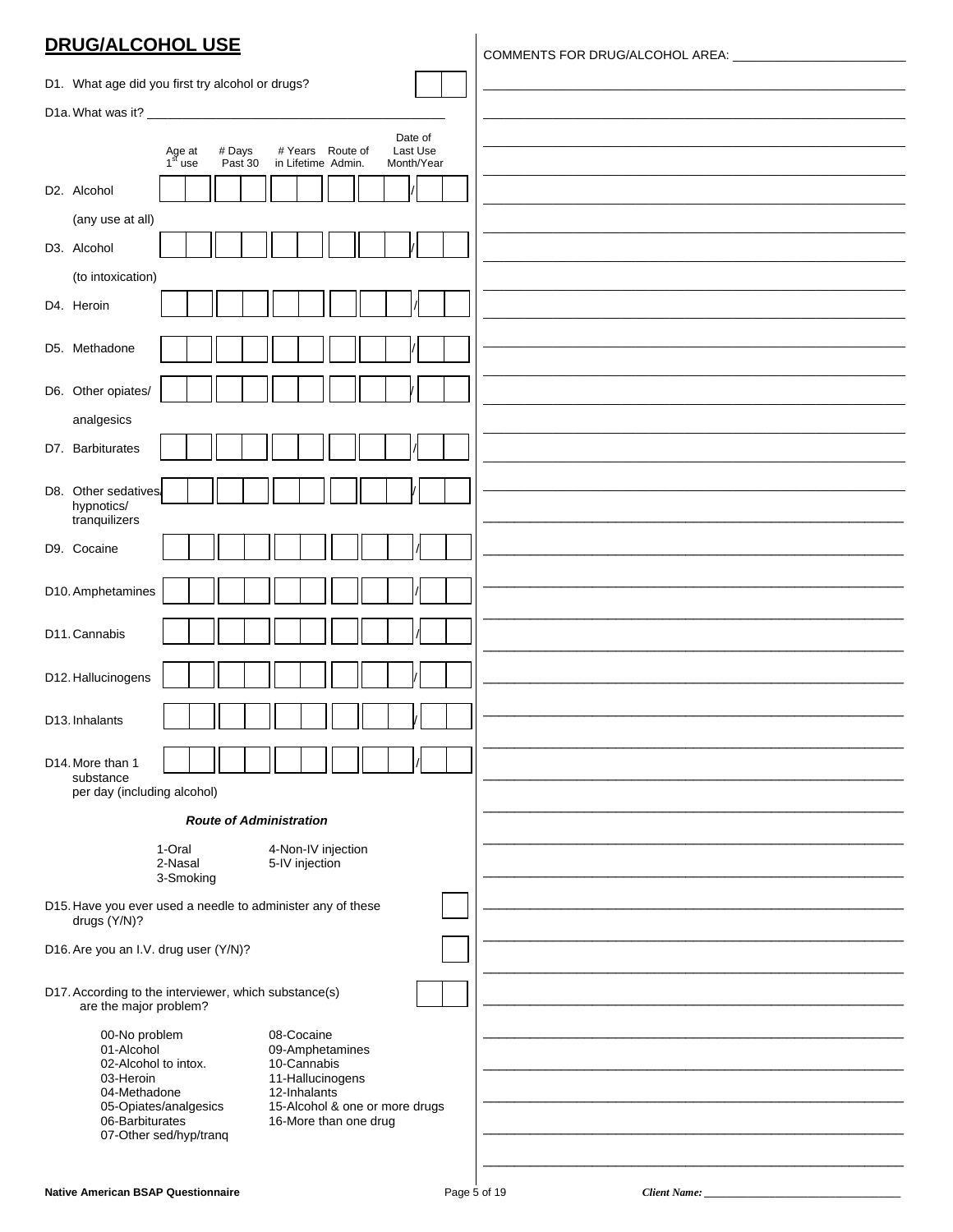|                                                                                                                          |        |  | How many days in the past 30 have you experienced:                                                    |  |
|--------------------------------------------------------------------------------------------------------------------------|--------|--|-------------------------------------------------------------------------------------------------------|--|
| D17a. (Optional) According to the patient, which substance(s)<br>are the major problem? (Use codes in question D17)      |        |  | D39. Alcohol problems?                                                                                |  |
| D18. How long was your last period of voluntary abstinence from this major<br>substance (substance identified in D-17)?  |        |  | D40. Drug problems?                                                                                   |  |
| (00-never abstinent)<br>D19. How many months ago did this abstinence end?<br>(00-never abstinent)                        | Months |  | ASK THE CLIENT TO USE THIS SCALE TO RATE THE NEXT TWO<br>QUESTIONS:<br>0-NOT AT ALL<br>3-CONSIDERABLY |  |
|                                                                                                                          |        |  | 1-SLIGHTLY<br>4-EXTREMELY<br>2-MODERATELY                                                             |  |
| How many times have you:                                                                                                 |        |  | How troubled or bothered have you been in the past 30 days by                                         |  |
| D20. Had alcohol DTs?<br>D21. Overdosed on drugs?                                                                        |        |  | these:<br>D41. Alcohol problems?                                                                      |  |
| How many times in your life have you been treated for:                                                                   |        |  | D42. Drug problems?                                                                                   |  |
| D22. Alcohol abuse?                                                                                                      |        |  | How important to you now is treatment for these:                                                      |  |
| D23. Drug abuse?                                                                                                         |        |  | D43. Alcohol problems?                                                                                |  |
| How many of these were for detox only:                                                                                   |        |  | D44. Drug problems?                                                                                   |  |
| D24. Alcohol?                                                                                                            |        |  | THE QUESTIONS BELOW ARE TO BE ANSWERED BY THE                                                         |  |
| D25. Drug?                                                                                                               |        |  | <b>INTERVIEWER ONLY</b>                                                                               |  |
|                                                                                                                          |        |  | <b>INTERVIEWER SEVERITY RATING</b>                                                                    |  |
| D26. How long ago were you last in treatment?                                                                            | Years  |  | How would you rate the client's need for treatment for (0-9):                                         |  |
|                                                                                                                          | Months |  | D45. Alcohol Problems?                                                                                |  |
|                                                                                                                          |        |  | D46. Drug Problems?                                                                                   |  |
|                                                                                                                          |        |  |                                                                                                       |  |
|                                                                                                                          |        |  | <b>CONFIDENCE RATINGS</b>                                                                             |  |
|                                                                                                                          |        |  | Is the Drug/Alcohol Status information significantly distorted by:                                    |  |
| D29. Type of treatment:<br>1-Inpatient                                                                                   |        |  | D47. Patient's misrepresentation (Y/N)?                                                               |  |
| 2-Outpatient                                                                                                             |        |  | D48. Patient's inability to understand (Y/N)?                                                         |  |
| D30. How long did it last?<br>Days                                                                                       |        |  |                                                                                                       |  |
| D31. Did you complete it successfully (Y/N)?                                                                             |        |  | ADDITIONAL COMMENTS FOR DRUG/ALCOHOL AREA: ______________                                             |  |
| D32. Have you been evaluated for alcohol or drugs before<br>today (Y/N)?                                                 |        |  |                                                                                                       |  |
|                                                                                                                          |        |  |                                                                                                       |  |
| When:                                                                                                                    |        |  |                                                                                                       |  |
| How much money would you say you spent during the past 30 days<br>on?                                                    |        |  |                                                                                                       |  |
| D34. Alcohol?                                                                                                            |        |  |                                                                                                       |  |
| D35. Drugs?<br>\$l                                                                                                       |        |  |                                                                                                       |  |
| D36. Do you receive any financial compensation for a<br>drug or alcohol disability (include SSI/SSDI) (Y/N)?             |        |  |                                                                                                       |  |
| D37. How many days have you been treated as an outpatient<br>for alcohol or drugs in the past 30 days (include AA & NA)? |        |  |                                                                                                       |  |
| D38. (Optional) How many days have you been treated as an<br>inpatient for alcohol or drugs in the past 30 days?         |        |  |                                                                                                       |  |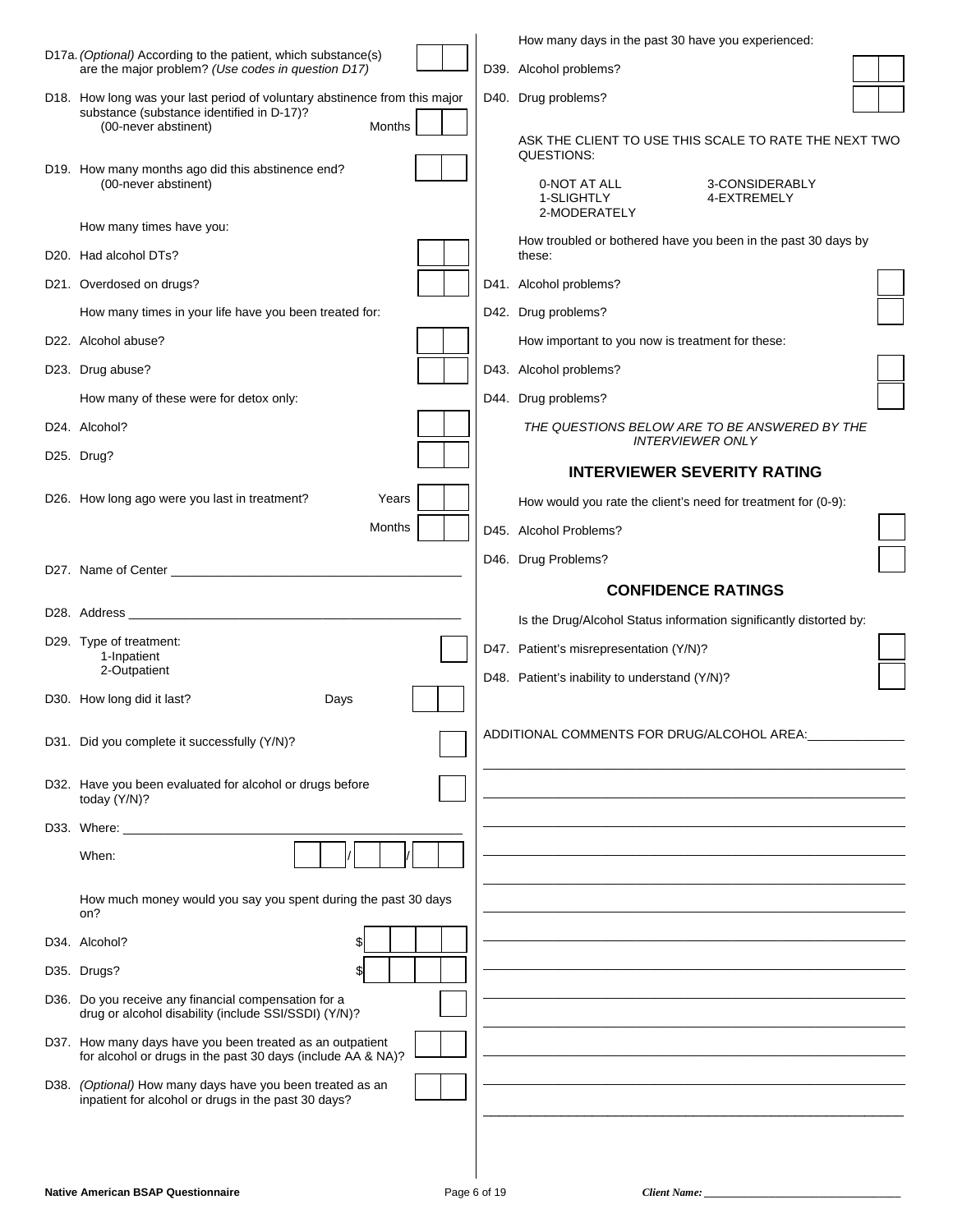|                 | <b>LEGAL STATUS</b>                                                                                                                                                                                                                                                                                                                                                                                          |  |
|-----------------|--------------------------------------------------------------------------------------------------------------------------------------------------------------------------------------------------------------------------------------------------------------------------------------------------------------------------------------------------------------------------------------------------------------|--|
| L1.             | Was this admission prompted or suggested by the criminal<br>justice system (judge, probation/parole officer, etc.) (Y/N)?                                                                                                                                                                                                                                                                                    |  |
| L <sub>2</sub>  | Are you on probation or parole?                                                                                                                                                                                                                                                                                                                                                                              |  |
|                 | 0-Neither<br>1-Probation<br>2-Parole                                                                                                                                                                                                                                                                                                                                                                         |  |
|                 | How many times in your life have you been arrested and charged                                                                                                                                                                                                                                                                                                                                               |  |
|                 | with following?<br>Under the influence<br>at the time?                                                                                                                                                                                                                                                                                                                                                       |  |
| L3.             | Shoplifting/vandalism?                                                                                                                                                                                                                                                                                                                                                                                       |  |
| L4.             | Parole/probation violations?                                                                                                                                                                                                                                                                                                                                                                                 |  |
| L5.             | Drug charges?                                                                                                                                                                                                                                                                                                                                                                                                |  |
| L6.             | Forgery?                                                                                                                                                                                                                                                                                                                                                                                                     |  |
| L7.             | Weapons offense?                                                                                                                                                                                                                                                                                                                                                                                             |  |
| L8.             | Burglary/larceny/B&E?                                                                                                                                                                                                                                                                                                                                                                                        |  |
| L9.             | Robbery?                                                                                                                                                                                                                                                                                                                                                                                                     |  |
|                 | L10. Assault?                                                                                                                                                                                                                                                                                                                                                                                                |  |
|                 | L11. Arson?                                                                                                                                                                                                                                                                                                                                                                                                  |  |
|                 | L12. Rape?                                                                                                                                                                                                                                                                                                                                                                                                   |  |
|                 | L13. Homicide/manslaughter?                                                                                                                                                                                                                                                                                                                                                                                  |  |
|                 | L14. Prostitution?                                                                                                                                                                                                                                                                                                                                                                                           |  |
| L15.            | Contempt of court?                                                                                                                                                                                                                                                                                                                                                                                           |  |
|                 | L16. Other?                                                                                                                                                                                                                                                                                                                                                                                                  |  |
|                 | L17. How many of these charges resulted in convictions?                                                                                                                                                                                                                                                                                                                                                      |  |
|                 | How many times in your life have you been charged with:                                                                                                                                                                                                                                                                                                                                                      |  |
|                 | L18. Disorderly conduct?                                                                                                                                                                                                                                                                                                                                                                                     |  |
|                 | Vagrancy?                                                                                                                                                                                                                                                                                                                                                                                                    |  |
|                 | Public intoxication?                                                                                                                                                                                                                                                                                                                                                                                         |  |
|                 | L19. Driving while intoxicated?                                                                                                                                                                                                                                                                                                                                                                              |  |
| L <sub>20</sub> | Major driving violations?                                                                                                                                                                                                                                                                                                                                                                                    |  |
| L21.            | MIP (minor in possession)?                                                                                                                                                                                                                                                                                                                                                                                   |  |
|                 | L22. How many month(s) were you incarcerated in your life?                                                                                                                                                                                                                                                                                                                                                   |  |
| L23.            | How long was your last incarceration?<br>Months                                                                                                                                                                                                                                                                                                                                                              |  |
| L24.            | What was it for?                                                                                                                                                                                                                                                                                                                                                                                             |  |
|                 | 03-Shoplifting/vandalism/theft<br>12-Rape/sex related crimes<br>04-Parole/probation violation<br>13-Homicide/manslaughter<br>05-Drug charges<br>14-Prostitution<br>06-Forgery<br>15-Contempt of court<br>07-Weapons offense<br>16-Other<br>08-Burglary/larceny/B&E<br>18-Disorderly conduct, vagrancy<br>19-Driving while intoxicated<br>09-Robbery<br>10-Assault<br>20-Major driving violations<br>11-Arson |  |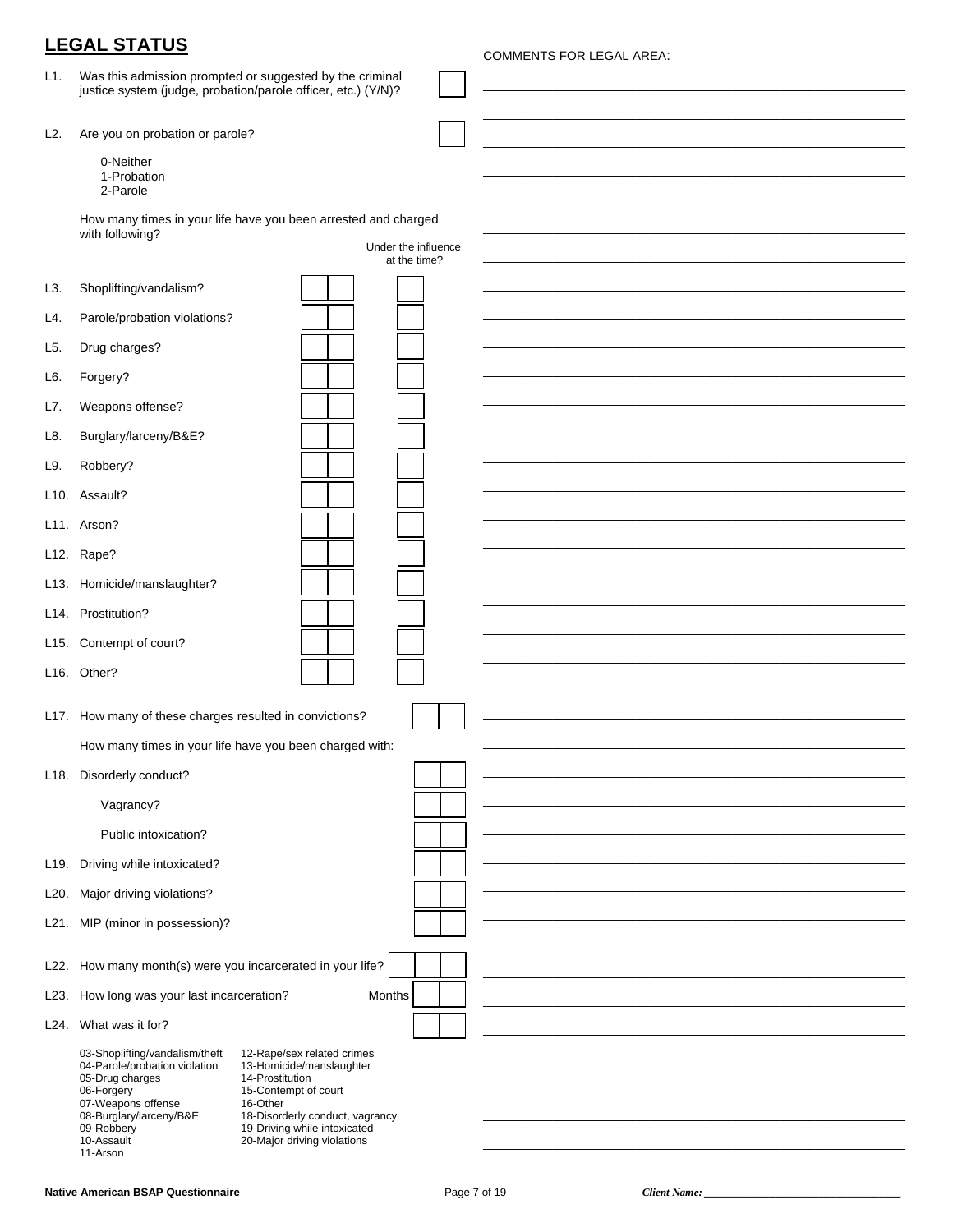| L25. Are you presently awaiting charges, trial or sentencing (Y/N)?                                                                                                                                                                                                                                                                                                                                                                                            |              | ADDITIONAL COMMENTS FOR LEGAL AREA: |                   |
|----------------------------------------------------------------------------------------------------------------------------------------------------------------------------------------------------------------------------------------------------------------------------------------------------------------------------------------------------------------------------------------------------------------------------------------------------------------|--------------|-------------------------------------|-------------------|
|                                                                                                                                                                                                                                                                                                                                                                                                                                                                |              |                                     |                   |
| L26. How old were you when you were first arrested?<br>(00 if never arrested)                                                                                                                                                                                                                                                                                                                                                                                  |              |                                     |                   |
| L26a. What was your first arrest for?                                                                                                                                                                                                                                                                                                                                                                                                                          |              |                                     |                   |
| (Use codes 03-16, 18-20; 00 if never arrested)<br>03-Shoplifting/vandalism/theft<br>12-Rape/sex related crimes<br>04-Parole/probation violation<br>13-Homicide/manslaughter<br>05-Drug charges<br>14-Prostitution<br>06-Forgery<br>15-Contempt of court<br>07-Weapons offense<br>16-Other<br>08-Burglary/larceny/B&E<br>18-Disorderly conduct, vagrancy<br>09-Robbery<br>19-Driving while intoxicated<br>10-Assault<br>20-Major driving violations<br>11-Arson |              |                                     |                   |
| L26b. How many months did you spend in juvenile detention<br>centers?                                                                                                                                                                                                                                                                                                                                                                                          |              |                                     |                   |
| L27. How many days in the past 30 were you detained<br>or incarcerated?                                                                                                                                                                                                                                                                                                                                                                                        |              |                                     |                   |
| L28. How many days in the past 30 have you engaged in<br>illegal activities for profit?                                                                                                                                                                                                                                                                                                                                                                        |              |                                     |                   |
| ASK THE CLIENT TO USE THIS SCALE TO RATE THE NEXT TWO<br>QUESTIONS:                                                                                                                                                                                                                                                                                                                                                                                            |              |                                     |                   |
| 3-CONSIDERABLE<br>0-NOT AT ALL<br>1-SLIGHTLY<br>4-EXTREMELY<br>2-MODERATELY                                                                                                                                                                                                                                                                                                                                                                                    |              |                                     |                   |
| L29. How serious do you feel your present legal problems are?<br>(exclude civil problems)                                                                                                                                                                                                                                                                                                                                                                      |              |                                     |                   |
| L30. How important to you now is counseling or referral for<br>these legal problems?                                                                                                                                                                                                                                                                                                                                                                           |              |                                     |                   |
| THE QUESTIONS BELOW ARE TO BE ANSWERED BY THE<br><b>INTERVIEWER ONLY</b>                                                                                                                                                                                                                                                                                                                                                                                       |              |                                     |                   |
| <b>INTERVIEWER SEVERITY RATING</b>                                                                                                                                                                                                                                                                                                                                                                                                                             |              |                                     |                   |
| L31. How would you rate the patient's need for legal services or<br>counseling (0-9)?                                                                                                                                                                                                                                                                                                                                                                          |              |                                     |                   |
| <b>CONFIDENCE RATINGS</b>                                                                                                                                                                                                                                                                                                                                                                                                                                      |              |                                     |                   |
| Is the Legal Status information significantly distorted by:                                                                                                                                                                                                                                                                                                                                                                                                    |              |                                     |                   |
| L32. Patient's misrepresentation (Y/N)?                                                                                                                                                                                                                                                                                                                                                                                                                        |              |                                     |                   |
| L33. Patient's inability to understand (Y/N)?                                                                                                                                                                                                                                                                                                                                                                                                                  |              |                                     |                   |
|                                                                                                                                                                                                                                                                                                                                                                                                                                                                |              |                                     |                   |
|                                                                                                                                                                                                                                                                                                                                                                                                                                                                |              |                                     |                   |
|                                                                                                                                                                                                                                                                                                                                                                                                                                                                |              |                                     |                   |
|                                                                                                                                                                                                                                                                                                                                                                                                                                                                |              |                                     |                   |
|                                                                                                                                                                                                                                                                                                                                                                                                                                                                |              |                                     |                   |
|                                                                                                                                                                                                                                                                                                                                                                                                                                                                |              |                                     |                   |
|                                                                                                                                                                                                                                                                                                                                                                                                                                                                |              |                                     |                   |
|                                                                                                                                                                                                                                                                                                                                                                                                                                                                |              |                                     |                   |
|                                                                                                                                                                                                                                                                                                                                                                                                                                                                |              |                                     |                   |
|                                                                                                                                                                                                                                                                                                                                                                                                                                                                |              |                                     |                   |
| <b>Native American BSAP Questionnaire</b>                                                                                                                                                                                                                                                                                                                                                                                                                      | Page 8 of 19 |                                     | Client Name: ____ |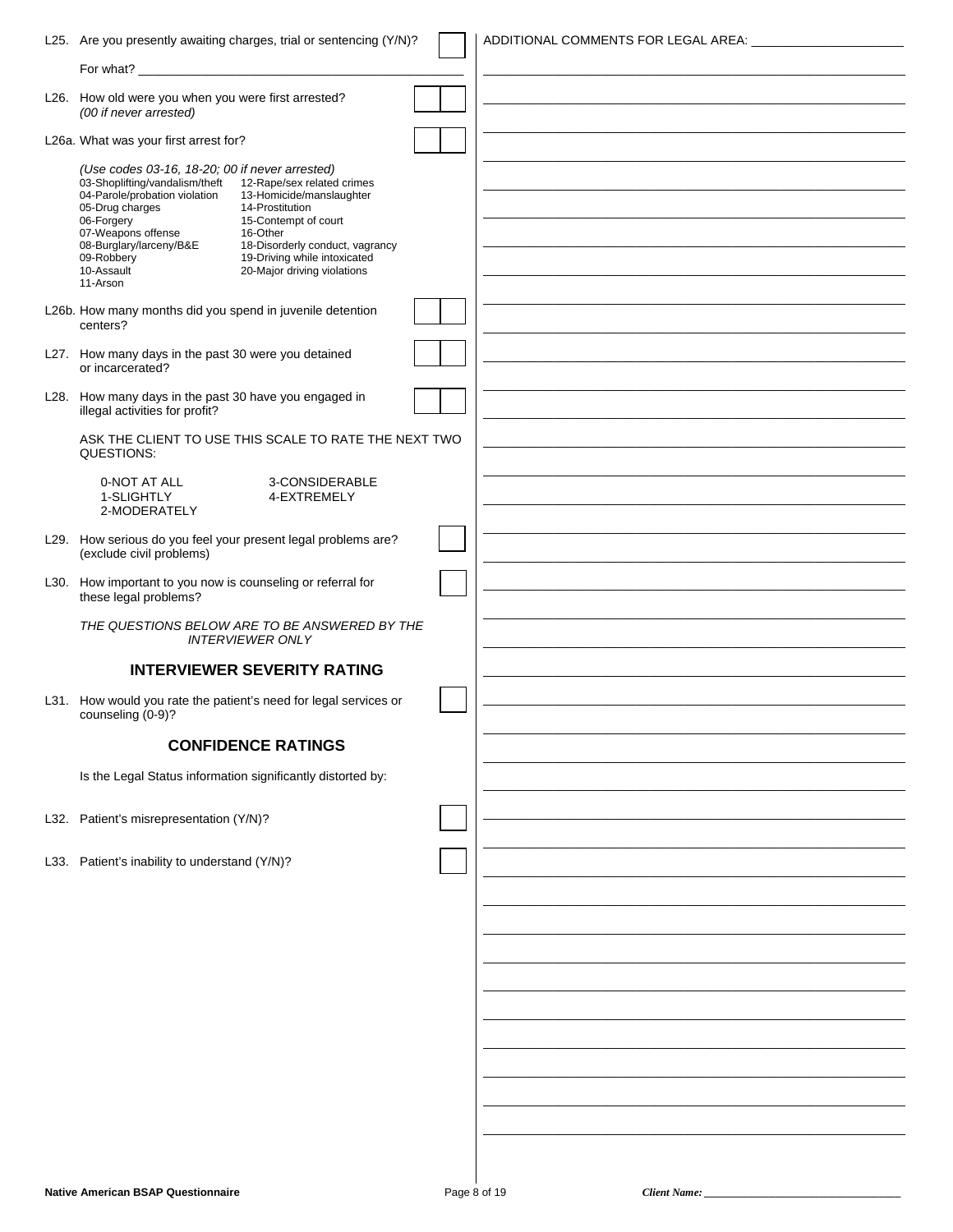### **FAMILY HISTORY**

Which of these dependencies or other personal problems have been exhibited by members of your family? (*Use the letters listed below)*

| A-Alcoholism                   |   |
|--------------------------------|---|
| D-Illegal drug dependence      |   |
| P-Prescription drug dependence | V |
| T-Cigarette smoker             |   |
| G-Compulsive gambler           | N |
| S-Sexual addiction             |   |
|                                |   |

E-Eating disorder/compulsive overeater p<br>C-Suicide **N-Workaholic** Tractions<br>T-Violence or frequent rages .<br>M-Mental illness

|                  | Mother's Side                                                    |  |  |  |  |  |  |
|------------------|------------------------------------------------------------------|--|--|--|--|--|--|
| H <sub>1</sub>   | Grandmother                                                      |  |  |  |  |  |  |
| H2.              | Grandfather                                                      |  |  |  |  |  |  |
| H <sub>3</sub> . | Mother                                                           |  |  |  |  |  |  |
| H4.              | Aunt/Uncle                                                       |  |  |  |  |  |  |
| H <sub>5</sub> . | Aunt/Uncle                                                       |  |  |  |  |  |  |
| H <sub>6</sub> . | Aunt/Uncle                                                       |  |  |  |  |  |  |
|                  | Which of these dependencies or other personal problems have been |  |  |  |  |  |  |

exhibited by members of your family? *(Use the letters listed below)*

D-Illegal drug dependence C-Suicide<br>P-Prescription drug dependence W-Workaholic P-Prescription drug dependence T-Cigarette smoker V-Violence or frequent rages<br>G-Compulsive gambler M-Mental illness G-Compulsive gambler S-Sexual addiction

A-Alcoholism **E-Eating disorder/compulsive overeater**<br>D-Illegal drug dependence C-Suicide

#### *Father's Side*

| H7. Grandmother |  |  |  |  |  |  |
|-----------------|--|--|--|--|--|--|
| H8. Grandfather |  |  |  |  |  |  |
| H9. Father      |  |  |  |  |  |  |
| H10. Aunt/Uncle |  |  |  |  |  |  |
| H11. Aunt/Uncle |  |  |  |  |  |  |
| H12. Aunt/Uncle |  |  |  |  |  |  |

 Which of these dependencies or other personal problems have been exhibited by members of your family? *(Use the letters listed below)*

 A-Alcoholism E-Eating disorder/compulsive overeater D-Illegal drug dependence C-Suicide P-Prescription drug dependence W-Workaholic T-Cigarette smoker V-Violence or frequent rages<br>G-Compulsive gambler M-Mental illness G-Compulsive gambler S-Sexual addiction

|--|

| H13. Former Spouse/<br>Partner |  |  |  |  |  |  |  |
|--------------------------------|--|--|--|--|--|--|--|
| H14. Spouse or Partner         |  |  |  |  |  |  |  |
| H <sub>15</sub> . Yourself     |  |  |  |  |  |  |  |
| H16. Brother/Sister            |  |  |  |  |  |  |  |
| H17. Brother/Sister            |  |  |  |  |  |  |  |
| H18. Brother/Sister            |  |  |  |  |  |  |  |
|                                |  |  |  |  |  |  |  |

 Which of these dependencies or other personal problems have been exhibited by members of your family? *(Use the letters listed below)*

D-Illegal drug dependence C-Suicide<br>P-Prescription drug dependence W-Workaholic P-Prescription drug dependence<br>T-Cigarette smoker G-Compulsive gambler S-Sexual addiction

A-Alcoholism **E-Eating disorder/compulsive overeater**<br>
D-Illegal drug dependence C-Suicide

V-Violence or frequent rages<br>M-Mental illness

*Your Children*

| H <sub>19</sub> . Child #1 |  |  |  |  |  |  |
|----------------------------|--|--|--|--|--|--|
| H <sub>20</sub> . Child #2 |  |  |  |  |  |  |
| H <sub>21</sub> . Child #3 |  |  |  |  |  |  |
| H22. Child #4              |  |  |  |  |  |  |
| H <sub>23</sub> . Child #5 |  |  |  |  |  |  |
| H <sub>24</sub> . Child #6 |  |  |  |  |  |  |

 Which of these dependencies or other personal problems have been exhibited by members of your family? *(Use the letters listed below)*

A-Alcoholism **E-Eating disorder/compulsive overeater**<br>
D-Illegal drug dependence C-Suicide D-Illegal drug dependence C-Suicide<br>P-Prescription drug dependence W-Workaholic P-Prescription drug dependence T-Cigarette smoker **T-Violence or frequent rages**<br>G-Compulsive gambler **M-Mental illness** G-Compulsive gambler S-Sexual addiction

#### *Additional Family Members*

H25. Specify:  $\_$ H26. Specify:  $\overline{\phantom{a}}$ 

|  | H27. Specify: ______________  |
|--|-------------------------------|
|  | H28. Specify: _______________ |

H29. Specify:

H30. Specify:  $\_$ 

How many siblings do you have?

H31. Brothers:

H32. Sisters:

COMMENTS FOR FAMILY HISTORY AREA:

| ┑ |            |
|---|------------|
|   |            |
|   |            |
|   |            |
|   |            |
|   |            |
| i |            |
|   |            |
| Ī |            |
|   |            |
|   |            |
| i |            |
|   |            |
| Ī |            |
|   |            |
|   |            |
|   |            |
|   |            |
|   | __________ |

| —— | the contract of the con-        |                          |                                 | $\sim$ |
|----|---------------------------------|--------------------------|---------------------------------|--------|
|    |                                 | <b>Contract Contract</b> |                                 |        |
| __ | ___<br>$\overline{\phantom{a}}$ | ____                     | ___<br>the contract of the con- |        |
|    |                                 |                          |                                 |        |
|    |                                 |                          |                                 |        |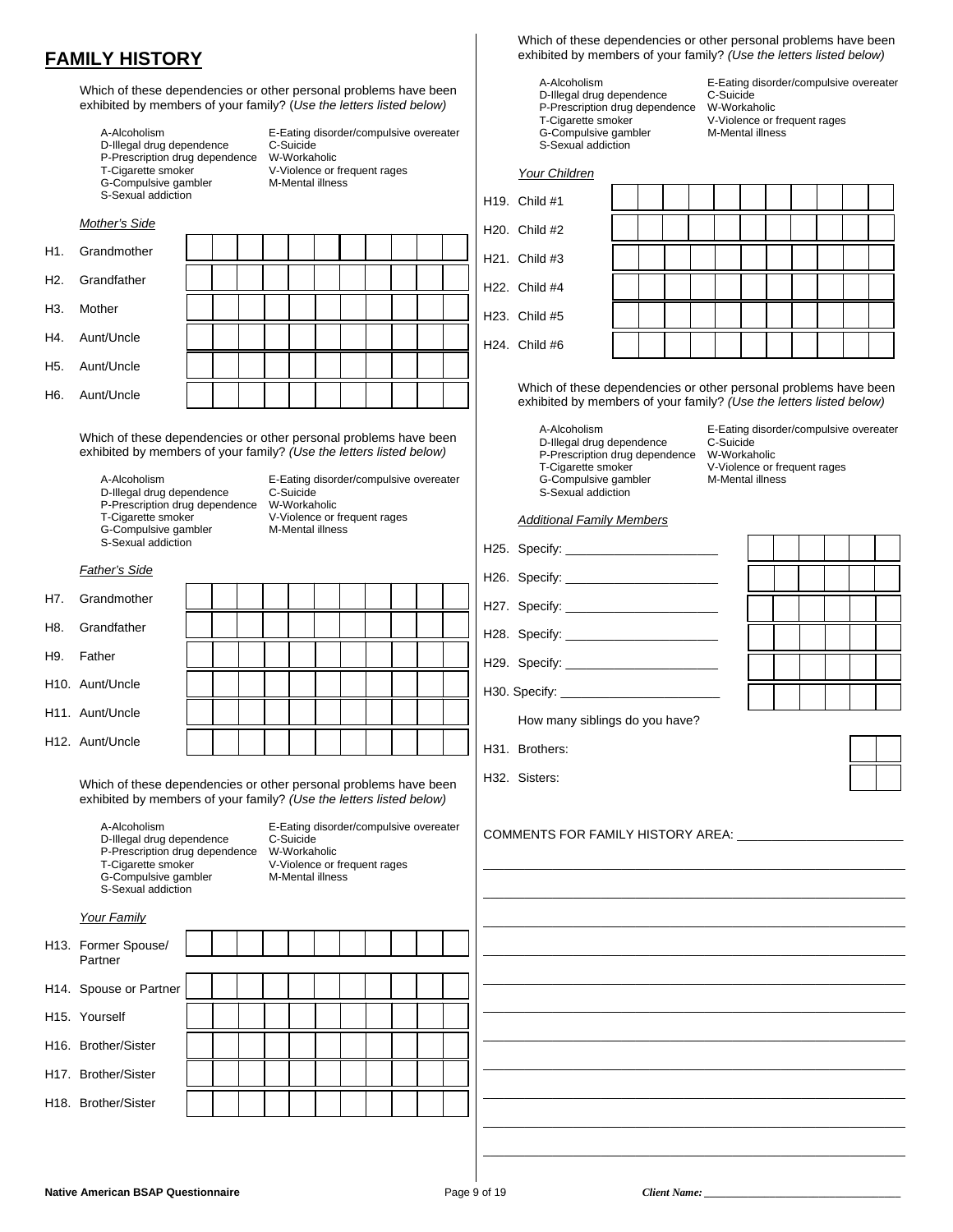|      | <b>FAMILY/SOCIAL RELATIONSHIPS</b>                                                                                                                                                     |        | F54. Have you been given your Indian name?                                                                                                                                                                                     |  |
|------|----------------------------------------------------------------------------------------------------------------------------------------------------------------------------------------|--------|--------------------------------------------------------------------------------------------------------------------------------------------------------------------------------------------------------------------------------|--|
| F1.  | Marital status:                                                                                                                                                                        |        |                                                                                                                                                                                                                                |  |
|      | 1-Married<br>4-Seperated<br>2-Remarried<br>5-Divorced<br>3-Widowed<br><b>6-Never Married</b>                                                                                           |        |                                                                                                                                                                                                                                |  |
|      |                                                                                                                                                                                        |        |                                                                                                                                                                                                                                |  |
| F2.  | How long have you been in this marital status?                                                                                                                                         | Years  | F57. Were you raised on the reservation (Y/N)?                                                                                                                                                                                 |  |
|      | (If never married, then since age 18)                                                                                                                                                  | Months | F58. Has this been a positive experience for you (Y/N)?                                                                                                                                                                        |  |
| F3.  | Are you satisfied with this situation (0-2)?                                                                                                                                           |        |                                                                                                                                                                                                                                |  |
|      | 0-No<br>1-Indifferent                                                                                                                                                                  |        | F59. Did you or a family member attend a boarding school (Y/N)?                                                                                                                                                                |  |
|      | 2-Yes                                                                                                                                                                                  |        | F60. Was this a positive experience for you (Y/N)?                                                                                                                                                                             |  |
| F4.  | (Optional) Sexual preference:<br>1-Males<br>4-None<br>2-Females<br>5-Other<br>3-Both                                                                                                   |        |                                                                                                                                                                                                                                |  |
|      | F4a. (Optional) How long have you had this preference (since age 18)?                                                                                                                  |        | F11. With whom do you spend most of your free time?                                                                                                                                                                            |  |
|      |                                                                                                                                                                                        | Years  | 1-Family<br>2-Friends<br>3-Alone                                                                                                                                                                                               |  |
|      |                                                                                                                                                                                        | Months | F12. Are you satisfied spending your free time this way?                                                                                                                                                                       |  |
|      | F4b. Are you satisfied with this sexual preference (0-2)?<br>0-No<br>1-Indifferent<br>2-Yes                                                                                            |        | 0-No<br>1-Indifferent<br>2-Yes                                                                                                                                                                                                 |  |
| F5.  | How many children do you have?                                                                                                                                                         |        | F13. How many days in the past 30 did you participate in sports?                                                                                                                                                               |  |
| F6.  | Usual living arrangements for the past three years:                                                                                                                                    |        | F14. How many days in the past 30 did you exercise?                                                                                                                                                                            |  |
|      | 1-With sexual partner and children<br>2-With sexual partner alone<br>3-With children alone<br>4-With parents<br>5-With family<br>6-With friends<br>7-Alone<br>8-Controlled environment |        | F15. How many close friends do you have?<br>Would you say you have had close, reciprocal relationships with any<br>of the following people in your life?<br>X-Not applicable<br>Y-Yes<br>N-No<br>Z-Not answered<br>F16. Mother |  |
|      | 9-No stable arrangements                                                                                                                                                               |        | F17. Father                                                                                                                                                                                                                    |  |
| F7.  | How long have you lived in these arrangements?                                                                                                                                         | Years  | F18. Brothers/Sisters                                                                                                                                                                                                          |  |
|      | (If with family or parents, since age 18)                                                                                                                                              | Months | F19. Sexual Partner/Spouse                                                                                                                                                                                                     |  |
| F8.  | Are you satisfied with these arrangements?                                                                                                                                             |        | F20. Children                                                                                                                                                                                                                  |  |
|      | 0-No<br>1-Indifferent                                                                                                                                                                  |        | F21. Friends                                                                                                                                                                                                                   |  |
|      | 2-Yes<br>Do you live with anyone who:                                                                                                                                                  |        | F22. Did you ever live in any of the following situations prior to age 18?<br>Y-Yes<br>N-No<br>X-Not applicable<br>Z-Not answered                                                                                              |  |
| F9.  | Has a current alcohol problem (Y/N)?                                                                                                                                                   |        | 1. Two-parent household                                                                                                                                                                                                        |  |
| F10. | Uses non-prescribed drugs (Y/N)?                                                                                                                                                       |        | 2. Single-parent household                                                                                                                                                                                                     |  |
| F51. | What do you consider to be your first language?                                                                                                                                        |        | 3. Extended family                                                                                                                                                                                                             |  |
|      |                                                                                                                                                                                        |        | 4. Other family, not parents                                                                                                                                                                                                   |  |
|      | F52. Do you speak and understand your native language (Y/N)?                                                                                                                           |        | 5. Guardians, not related                                                                                                                                                                                                      |  |
|      | Understand:                                                                                                                                                                            |        | 6. Residential schools                                                                                                                                                                                                         |  |
|      | Speak:                                                                                                                                                                                 |        | 7. Foster parents                                                                                                                                                                                                              |  |
| F53. | What languages are spoken at home? ______________                                                                                                                                      |        | 8. Orphanage                                                                                                                                                                                                                   |  |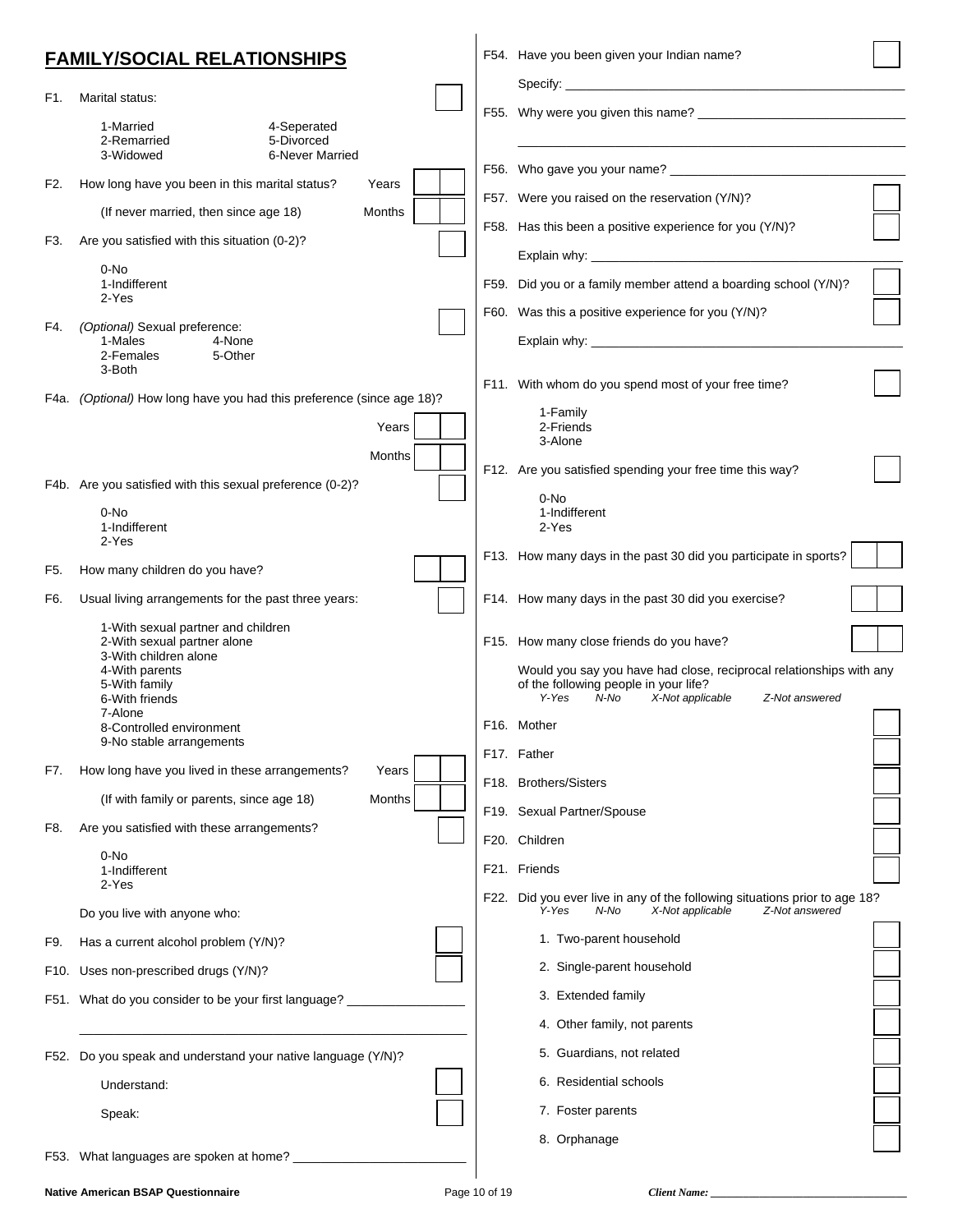| 9. Medical/Psychiatric institutions                                                                                                                                                                                                             | ASK THE CLIENT TO USE THIS SCALE TO RATE THE NEXT TWO<br>QUESTIONS:                      |
|-------------------------------------------------------------------------------------------------------------------------------------------------------------------------------------------------------------------------------------------------|------------------------------------------------------------------------------------------|
| 10. Correctional facility                                                                                                                                                                                                                       | 0-NOT AT ALL<br>3-CONSIDERABLY                                                           |
| 11. Unsupervised minor                                                                                                                                                                                                                          | 1-SLIGHTLY<br>4-EXTREMELY<br>2-MODERATELY                                                |
| F22a. Which environment was primary? (Use numbers from F22)                                                                                                                                                                                     | How troubled or bothered have you been in the past 30 days by<br>these:                  |
| F22b. How long were you in the primary living situation?<br>Years                                                                                                                                                                               | F37. Family problems?                                                                    |
| Months                                                                                                                                                                                                                                          | F38. Social problems?                                                                    |
|                                                                                                                                                                                                                                                 | How important to you now is treatment or counseling for these:                           |
| F22c. Were you satisfied with this (0-2)?                                                                                                                                                                                                       | F39. Family problems?                                                                    |
| 0-No<br>1-Indifferent                                                                                                                                                                                                                           | F40. Social problems?                                                                    |
| 2-Yes<br>Have you had significant periods in which you have experienced                                                                                                                                                                         | THE QUESTIONS BELOW ARE TO BE ANSWERED BY THE<br><b>INTERVIEWER ONLY</b>                 |
| serious problems getting along with:                                                                                                                                                                                                            | <b>INTERVIEWER SEVERITY RATING</b>                                                       |
| Y-Yes<br>N-No<br>X-Not applicable<br>Z-Not answered<br>Has Alcohol                                                                                                                                                                              | F41. How would you rate the patient's need for family and/or social<br>counseling (0-9)? |
| or Drugs<br>In Your<br><b>Affected This</b><br>Past 30<br>Life<br>Relationship<br>Days                                                                                                                                                          | <b>CONFIDENCE RATINGS</b>                                                                |
| F23. Mother                                                                                                                                                                                                                                     | Is the Family/Social Relationships information significantly distorted<br>by:            |
| F24. Father                                                                                                                                                                                                                                     | F42. Patient's misrepresentation (Y/N)?                                                  |
| F25. Brothers/Sisters                                                                                                                                                                                                                           | F43. Patient's inability to understand (Y/N)?                                            |
| F26. Sexual partner/Spouse                                                                                                                                                                                                                      |                                                                                          |
| Children<br>F27.                                                                                                                                                                                                                                | COMMENTS FOR FAMILY/SOCIAL RELATIONSHIPS AREA:                                           |
| F28. * Other significant family                                                                                                                                                                                                                 |                                                                                          |
| F29. Close friends                                                                                                                                                                                                                              |                                                                                          |
| F30. Neighbors                                                                                                                                                                                                                                  |                                                                                          |
| F31. Co-workers                                                                                                                                                                                                                                 |                                                                                          |
| F28a. *Specify other relative:                                                                                                                                                                                                                  |                                                                                          |
| Did any of these people abuse you:                                                                                                                                                                                                              |                                                                                          |
| 00-None<br>23-Other family<br>24-Close friends<br>18-Mother<br>19-Father<br>25-Neighbors<br>20-Brother/Sister<br>26-Co-workers<br>27-Yes, but does not know who or<br>21-Sexual partner/Spouse<br>22-Children<br>chooses not to identify person |                                                                                          |
| Past 30 days<br>In Your Life                                                                                                                                                                                                                    |                                                                                          |
| F32. Emotionally (make you feel bad<br>through harsh words)?                                                                                                                                                                                    |                                                                                          |
| F33. Physically (cause you physical harm)?                                                                                                                                                                                                      |                                                                                          |
| F34. Sexually (force sexual advances or<br>sexual acts)?                                                                                                                                                                                        |                                                                                          |
| How many days in the past 30 have you had serious conflicts:                                                                                                                                                                                    |                                                                                          |
| F35. With your family?                                                                                                                                                                                                                          |                                                                                          |
| F36. With other people (excluding family)?                                                                                                                                                                                                      |                                                                                          |
|                                                                                                                                                                                                                                                 |                                                                                          |
|                                                                                                                                                                                                                                                 |                                                                                          |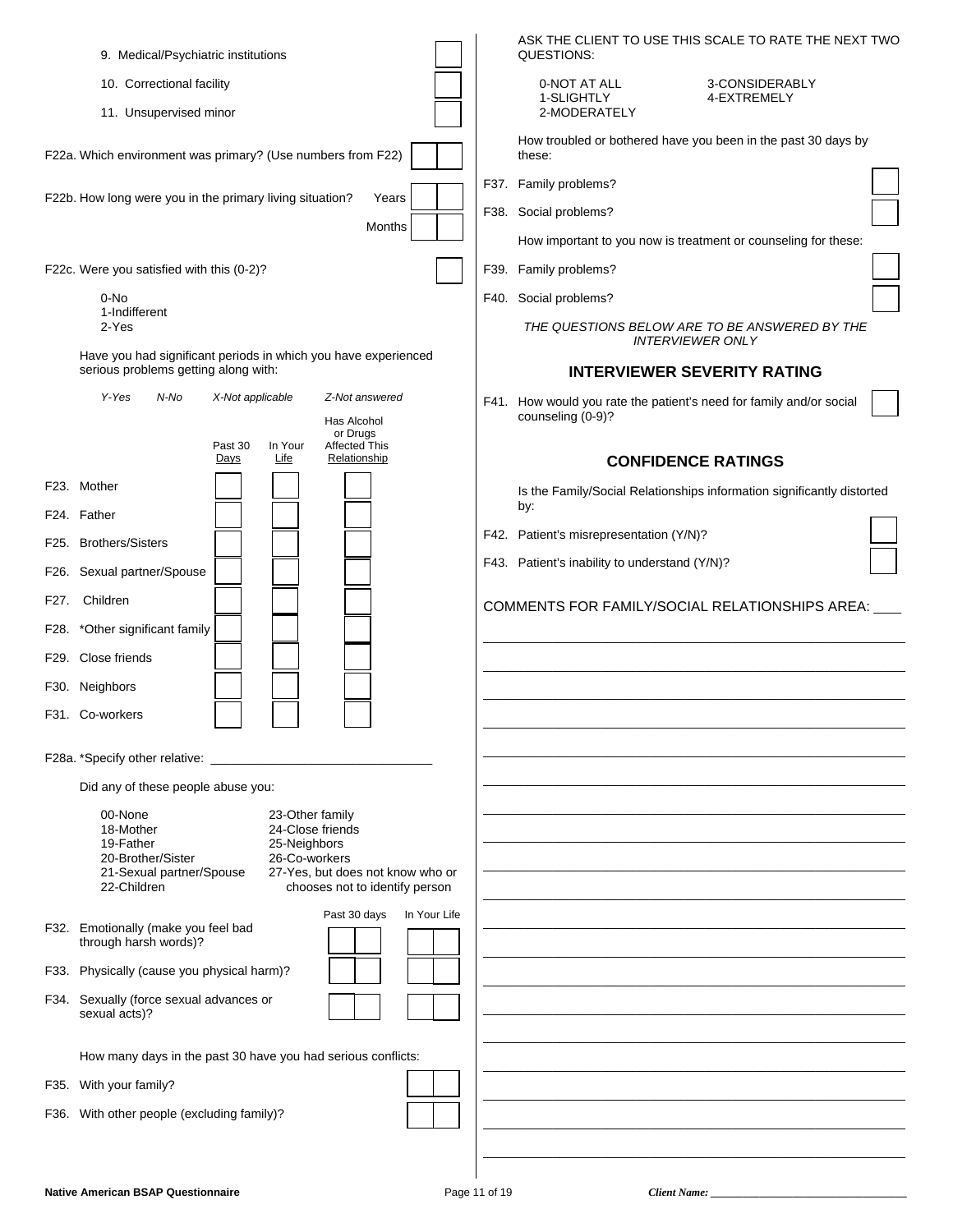### **PSYCHIATRIC STATUS**

|     | . <del>.</del>                                                                                                     |                       |               |                                                   |                                     |  |
|-----|--------------------------------------------------------------------------------------------------------------------|-----------------------|---------------|---------------------------------------------------|-------------------------------------|--|
| P1. | How many times have you been treated for any psychological or<br>emotional problems:                               |                       |               | Demanding                                         |                                     |  |
|     | In a hospital or inpatient setting?                                                                                |                       |               | Desperate                                         |                                     |  |
|     | As an outpatient or private patient?                                                                               |                       |               | Despair                                           |                                     |  |
|     |                                                                                                                    |                       |               | Sad                                               |                                     |  |
|     | P1a. Age when first treated for psychiatric or emotional problems:                                                 |                       |               | Fearful                                           |                                     |  |
| P2. | Do you receive financial compensation for a psychiatric or                                                         |                       |               | Suspicious                                        |                                     |  |
|     | emotional disability (include pension, SSI, SSDI, etc.) (Y/N)?                                                     |                       |               | Obstinate                                         |                                     |  |
|     | Have you had a significant period (that was not a direct result of drug<br>or alcohol use) in which you have:      |                       |               | Hostile                                           |                                     |  |
|     | Y-Yes N-No X-Not applicable Z-Not answered                                                                         | Past 30 Days Lifetime |               | Anxious                                           |                                     |  |
| P3. | Experienced serious depression - sadness,<br>hopelessness, loss of interest, difficulty with<br>daily functioning? |                       |               | Content                                           |                                     |  |
| P4. | Experienced serious anxiety/ tension - uptight,                                                                    |                       |               | P15. Posture:                                     |                                     |  |
|     | unreasonably worried, inability to feel relaxed?                                                                   |                       |               | 1-Relaxed<br>2-Rigid                              | 3-Tense<br>4-Erect                  |  |
| P5. | Experienced hallucinations - saw thing or heard<br>voices that others did not see or hear?                         |                       |               | P16. Speech:                                      |                                     |  |
| P6. | Experienced trouble understanding,<br>concentrating or remembering?                                                |                       |               | 1-None<br>2-Very Little                           | 3-Disorganized<br>4-Rambling        |  |
| P7. | Experienced trouble controlling violent behavior                                                                   |                       |               | P17. Quality of speech (Check appropriate boxes): |                                     |  |
|     | including episodes of rage or violence?                                                                            |                       |               | Average                                           |                                     |  |
| P8. | Experienced serious thoughts of suicide?                                                                           |                       |               | Halting                                           |                                     |  |
| P9. | Attempted suicide?                                                                                                 |                       |               | Stuttering                                        |                                     |  |
|     | P10. Been prescribed medication for any<br>psychological/emotional problems?                                       |                       |               | Clear                                             |                                     |  |
|     |                                                                                                                    |                       |               | Monosyllabic                                      |                                     |  |
|     | NOTE: For questions 7-9, include incidents that occurred when the person was under<br>the influence of substances. |                       |               | Logical                                           |                                     |  |
|     | <b>MENTAL HEALTH STATUS EXAM</b>                                                                                   |                       |               | Precise                                           |                                     |  |
|     | P11. Appearance:                                                                                                   |                       |               | Incoherent                                        |                                     |  |
|     | 1-Neat<br>3-Disordered                                                                                             |                       |               | Slow Response                                     |                                     |  |
|     | 4-Bizarre<br>2-Average                                                                                             |                       |               | Slurred                                           |                                     |  |
|     | P12. Motor behavior:                                                                                               |                       |               | Loud                                              |                                     |  |
|     | 1-None<br>4-Hyper<br>2-Slow<br>5-Restless                                                                          |                       |               | Soft                                              |                                     |  |
|     | 3-Average                                                                                                          |                       |               | Rapid                                             |                                     |  |
|     | P13. Orientation (Y/N):                                                                                            |                       |               |                                                   |                                     |  |
|     | Time                                                                                                               |                       |               | P18. Memory impairments:                          |                                     |  |
|     | Place                                                                                                              |                       |               | 1-None<br>2-Recent Events<br>3-Remote events      | 4-Preoccupation<br>5-Organic damage |  |
|     | Person                                                                                                             |                       |               | P19. Intellectual functioning:                    |                                     |  |
|     | Situation                                                                                                          |                       |               | 1-Average                                         |                                     |  |
|     | P14. Mood (Check appropriate boxes):                                                                               |                       |               | 2-Impaired                                        |                                     |  |
|     | Detached                                                                                                           |                       |               | P20. Affect:<br>1-Flat                            |                                     |  |
|     | Sociable                                                                                                           |                       |               | 2-Average                                         |                                     |  |
|     | Happy                                                                                                              |                       |               | 3-Exaggerated                                     |                                     |  |
|     | <b>Native American BSAP Questionnaire</b>                                                                          |                       | Page 12 of 19 |                                                   | Client Name:                        |  |

Seductive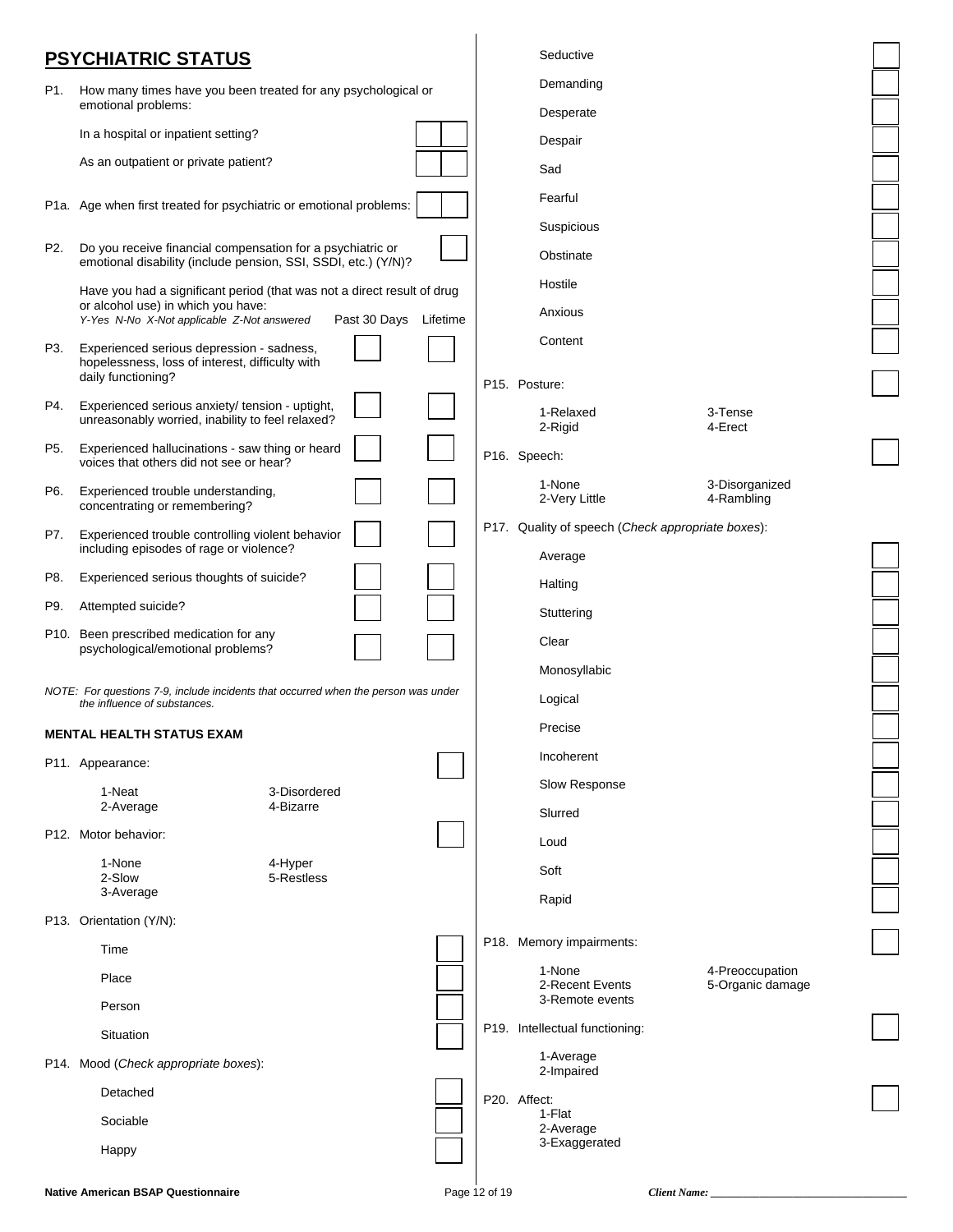| P21. Self Care (Y/N)?                           |                                  |
|-------------------------------------------------|----------------------------------|
|                                                 | COMMENTS FOR PSYCHIATRIC AREA: _ |
| P22. Attitude (Check appropriate boxes):        |                                  |
| Cooperative                                     |                                  |
| Negativistic                                    |                                  |
| Guarded                                         |                                  |
| Hostile                                         |                                  |
| Suspicious                                      |                                  |
| Superficial                                     |                                  |
| Demanding                                       |                                  |
| Frightened                                      |                                  |
| P23. Thought content (Check appropriate boxes): |                                  |
| Delusions                                       |                                  |
| Obsessions                                      |                                  |
| Compulsions                                     |                                  |
| Phobias                                         |                                  |
|                                                 |                                  |
| P24. Suicidal intent:                           |                                  |
| 1-None<br>3-Threat<br>2-Ideas<br>4-Attempt      |                                  |
| P25. Dangerousness to others:                   |                                  |
| 1-None<br>3-Threat                              |                                  |
| 2-Ideas<br>4-Attempt                            |                                  |
| P26. Judgment:                                  |                                  |
| 1-Appropriate<br>2-Inappropriate                |                                  |
| P27. Select all that apply (check boxes):       |                                  |
| Afraid of being harmed                          |                                  |
| Poor self-esteem                                |                                  |
| Cries often                                     |                                  |
| Sleep disturbances                              |                                  |
| Lost or gained weight                           |                                  |
| Runs away                                       |                                  |
| Memory poor                                     |                                  |
| Drug abuse or dependency                        |                                  |
|                                                 |                                  |
| Drinks excessively                              |                                  |
| Poor impulse control                            |                                  |
| Sees imaginary things                           |                                  |
| Hears imaginary voices                          |                                  |
| Laughs inappropriately                          |                                  |
| Seems suspicious                                |                                  |
|                                                 |                                  |

Client Name: \_\_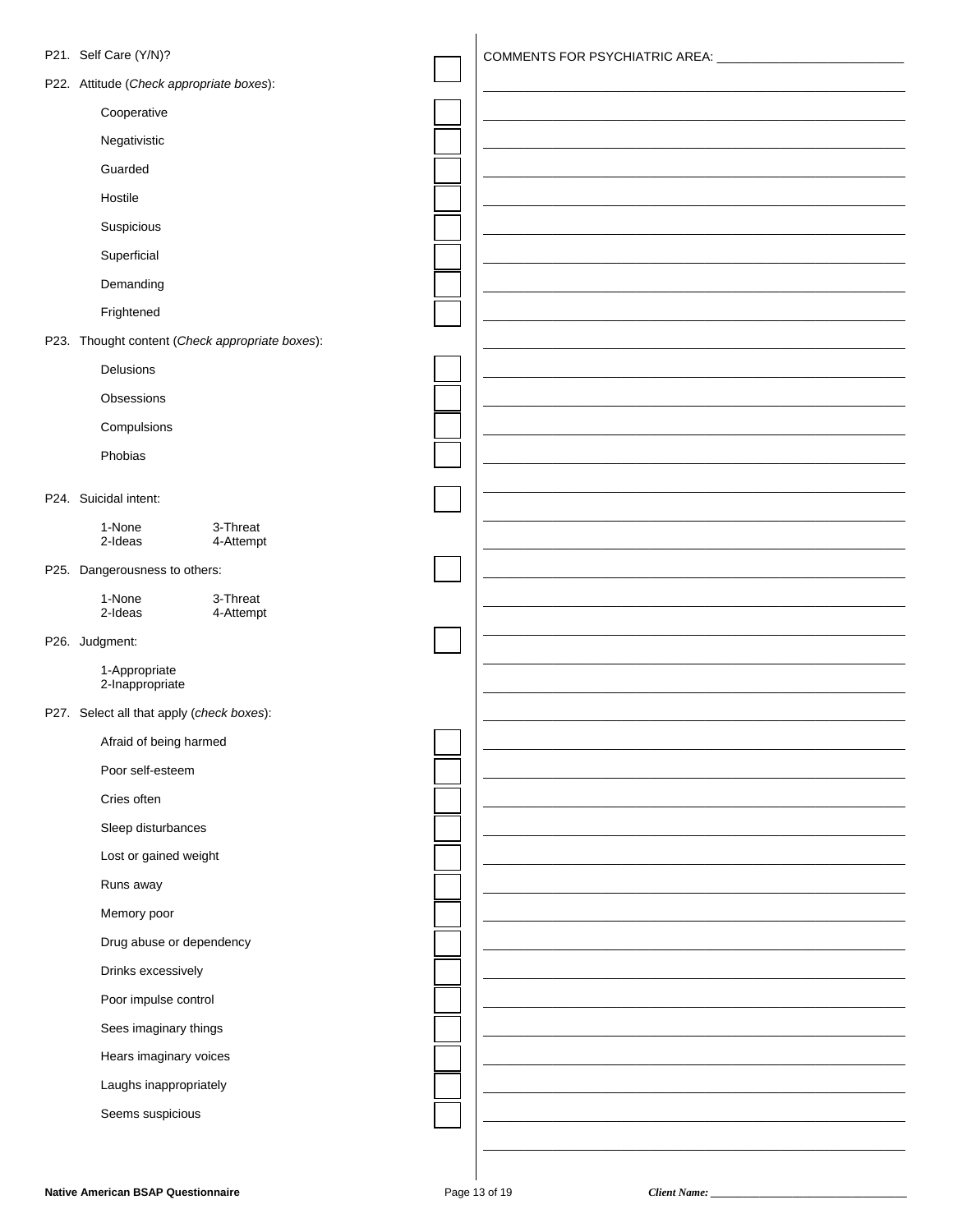| Fits, convulsions, seizures<br>Uncontrolled rages<br>Concentration impaired<br>Olfactory<br>P28. Insight (awareness of psychological problem):<br>1-Adequate<br>2-Inadequate<br>3-Distorted                                                                | THE QUESTIONS BELOW ARE TO BE ANSWERED<br>BY THE INTERVIEWER ONLY<br>At the time of the interview, is the patient (Y/N)?<br>P35. Obviously depressed/withdrawn?<br>P36. Obviously hostile?<br>P37. Obviously anxious/nervous?<br>P38. Having trouble with reality testing, thought disorders,<br>paranoid thinking?<br>P39. Having trouble comprehending, concentrating.<br>remembering?<br>P40. Having suicidal thoughts? |  |
|------------------------------------------------------------------------------------------------------------------------------------------------------------------------------------------------------------------------------------------------------------|----------------------------------------------------------------------------------------------------------------------------------------------------------------------------------------------------------------------------------------------------------------------------------------------------------------------------------------------------------------------------------------------------------------------------|--|
| P29. Substance abuse:<br>1-Under the influence<br>2-History of DTs<br>3-Withdrawal symptoms                                                                                                                                                                | <b>INTERVIEWER SEVERITY RATING</b><br>P41. How would you rate the patient's need for<br>psychiatric/psychological treatment (0-9)?<br><b>CONFIDENCE RATINGS</b>                                                                                                                                                                                                                                                            |  |
| P30. Last substance abuse:<br>Date:<br>Time:<br>(Record time using 24-hour clock)                                                                                                                                                                          | Is the Psychiatric Status information significantly distorted by:<br>P42. Patient's misrepresentation (Y/N)?<br>P43. Patient's inability to understand (Y/N)?                                                                                                                                                                                                                                                              |  |
| P31. List substance abuse in last three months:<br>А.<br><u> 1989 - Johann John Stone, markin amerikan basar dan berkembang di banyak di banyak di banyak di banyak di ban</u><br>$\mathsf{C}$ .                                                           | ADDITIONAL COMMENTS FOR PSYCHIATRIC AREA:                                                                                                                                                                                                                                                                                                                                                                                  |  |
| P32. How many days in the past 30 have you experienced<br>these psychological or emotional problems?<br>ASK THE CLIENT TO USE THIS SCALE TO RATE THE NEXT TWO<br>QUESTIONS:<br>0-NOT AT ALL<br>3-CONSIDERABLY<br>1-SLIGHTLY<br>4-EXTREMELY<br>2-MODERATELY |                                                                                                                                                                                                                                                                                                                                                                                                                            |  |
| P33. How much have you been troubled or bothered by<br>these psychological or emotional problems in the past 30 days?                                                                                                                                      |                                                                                                                                                                                                                                                                                                                                                                                                                            |  |
| P34. How important to you now is treatment for these<br>psychological or emotional problems?                                                                                                                                                               |                                                                                                                                                                                                                                                                                                                                                                                                                            |  |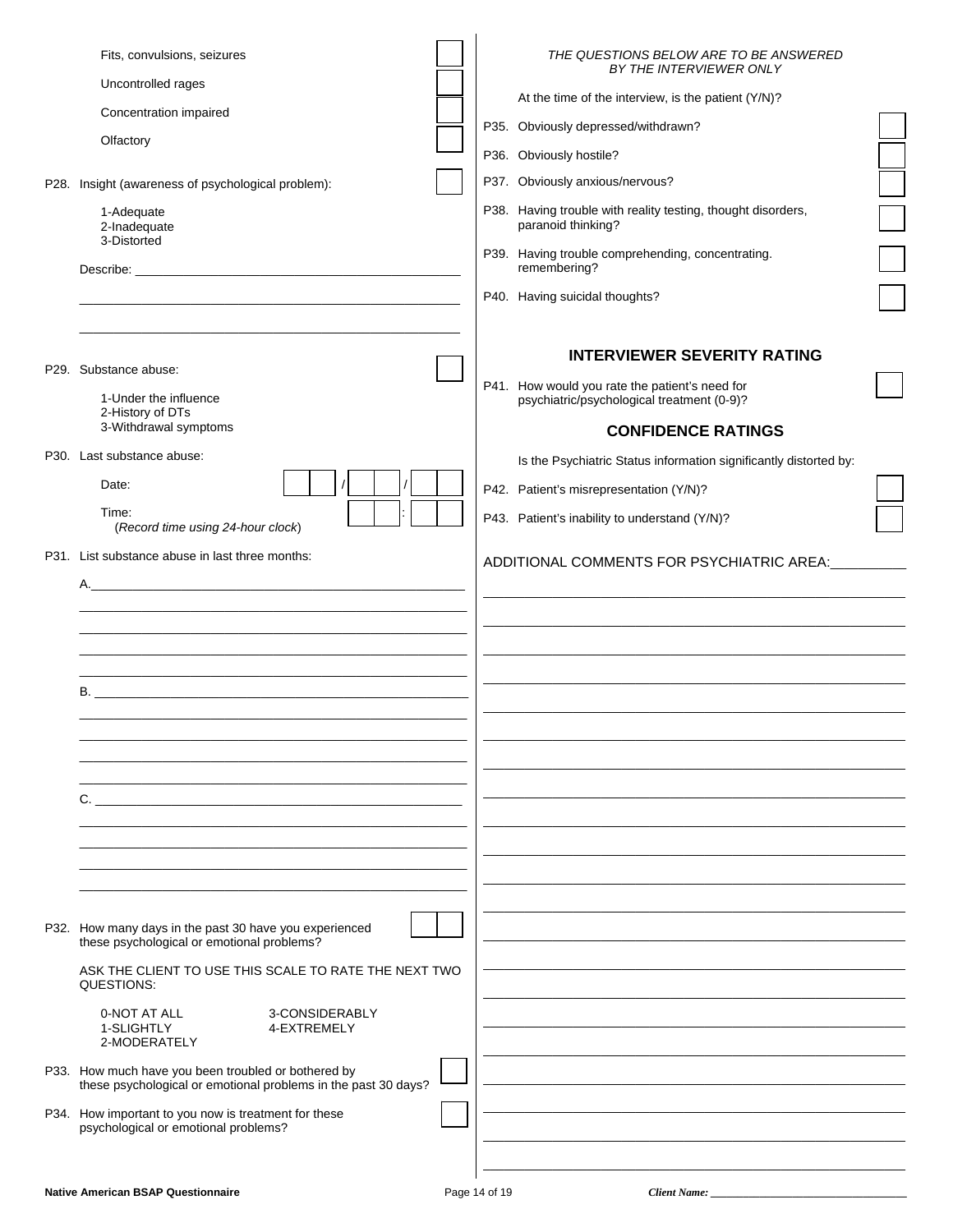| S1. | Do you have a belief in the Creator (Y/N)?                                                                             |                                |
|-----|------------------------------------------------------------------------------------------------------------------------|--------------------------------|
|     |                                                                                                                        |                                |
| S2. | What is your relationship with your Creator now? ________                                                              |                                |
| S3. | Have you been given any spiritual teachings (Y/N)                                                                      |                                |
|     |                                                                                                                        |                                |
| S4. | How have these influenced your life in the past and today?                                                             |                                |
|     |                                                                                                                        |                                |
|     |                                                                                                                        |                                |
| S5. | Do you attend:                                                                                                         |                                |
|     | Church (Y/N)?                                                                                                          |                                |
|     | Traditional ceremonies (Y/N)?                                                                                          |                                |
| S6. | When was the last time you attended? _________                                                                         | COMMENTS FOR JCAHO SUPPLEMENT: |
| S7. | Do you participate in any of the following:                                                                            |                                |
|     | Sweatlodge Ceremony (Y/N)?                                                                                             |                                |
|     | Pipe Ceremony (Y/N)?                                                                                                   |                                |
|     | Talking Circle (Y/N)?                                                                                                  |                                |
|     | Mentoring (Y/N)?                                                                                                       |                                |
|     | Other (Y/N)?                                                                                                           |                                |
|     |                                                                                                                        |                                |
| S8. |                                                                                                                        |                                |
|     |                                                                                                                        |                                |
| S9. | Whom do you seek out for help?                                                                                         |                                |
|     | Medicine People (Y/N)?<br>Traditional Practitioners (Y/N)?                                                             |                                |
|     |                                                                                                                        |                                |
|     | S10. Are you comfortable with your spirituality and beliefs (Y/N)?                                                     |                                |
|     | S11. How has the use of alcohol and/or drugs affected any of these                                                     |                                |
|     |                                                                                                                        |                                |
|     | <b>JCAHO SUPPLEMENT</b>                                                                                                |                                |
|     | In the space below, indicate how you spent your time prior to entering                                                 |                                |
|     | treatment with us. Answer "yes" to those time periods when you<br>usually drank or got high (50% of the time or more). |                                |
|     | A Typical Work Day                                                                                                     |                                |
|     | Y-Yes<br>N-No<br>X-Not applicable<br>Z-Not answered                                                                    |                                |
|     | 6-8 AM<br><u> 1989 - Johann John Stone, mars eta biztanleria (</u>                                                     |                                |
|     | 8-10 AM<br>the control of the control of the control of the control of the control of                                  |                                |
|     |                                                                                                                        |                                |
|     | 12-2 PM                                                                                                                |                                |
|     | 2-4 PM                                                                                                                 |                                |
|     | 4-6 PM                                                                                                                 |                                |
|     | 6-8 PM                                                                                                                 |                                |
|     |                                                                                                                        |                                |

#### **Native American BSAP Questionnaire**

**SPIRITUALITY** 

Client Name: \_\_

COMMENTS FOR SPIRITUALITY AREA: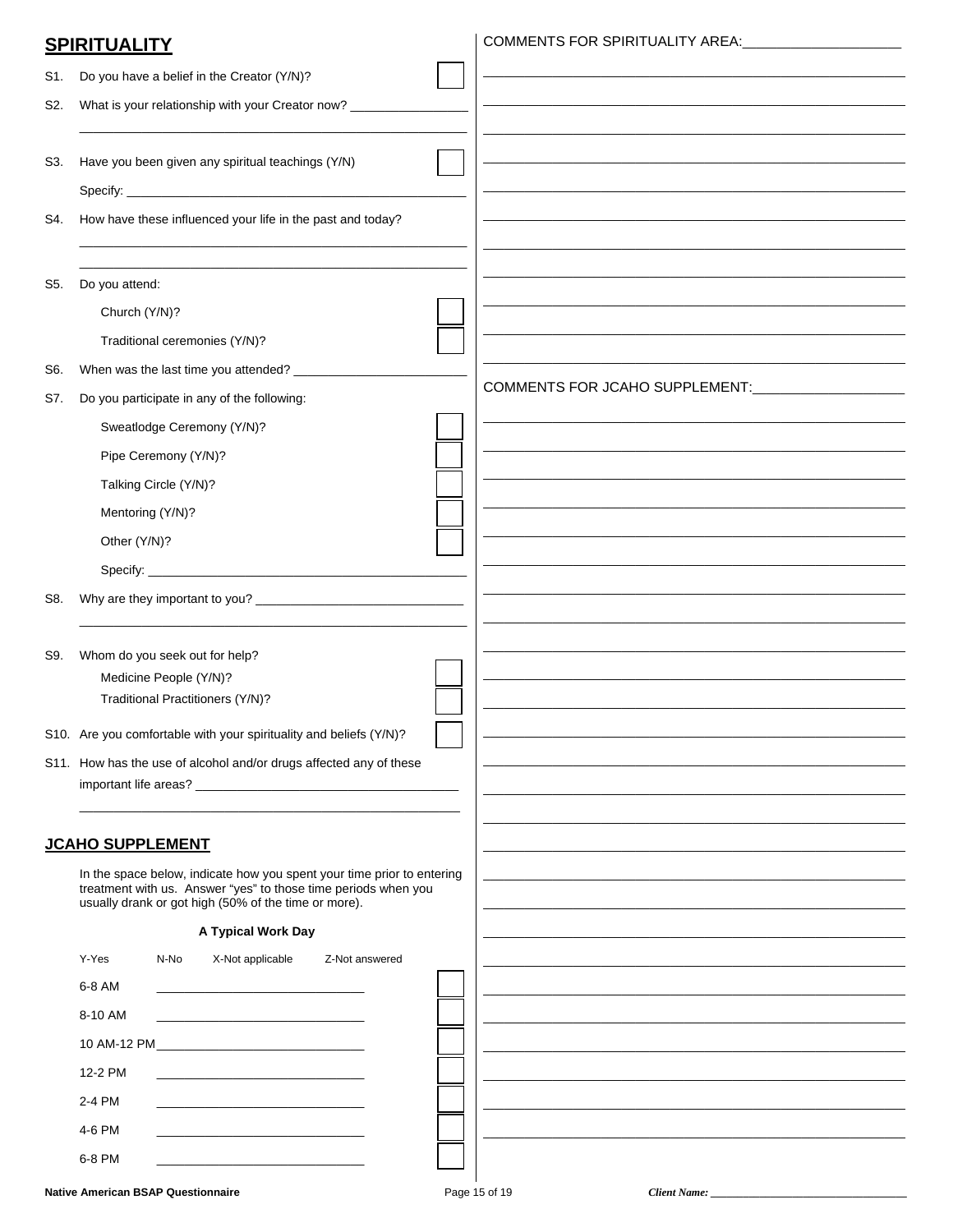| 8-10 PM     |  |
|-------------|--|
| 10 PM-12 AM |  |
| 12-2 AM     |  |
| 2-4 AM      |  |
| 4-6 AM      |  |

 *Document regular events such as waking, meals and sleeping. Note if there is no fixed schedule.*

 In the space below, indicate how you spent your time prior to entering treatment with us. Answer "yes" to those time periods when you usually drank or got high (50% of the time or more).

#### **A Typical Day Off**

| Y-Yes   | N-No | X-Not applicable Z-Not answered                                                                                      |  |  |
|---------|------|----------------------------------------------------------------------------------------------------------------------|--|--|
| 6-8 AM  |      | <u> 1989 - Johann John Stein, markin fan it ferstjer fan it ferstjer fan it ferstjer fan it ferstjer fan it fers</u> |  |  |
| 8-10 AM |      | <u> 1989 - Johann John Stone, market fan it ferstjer fan it ferstjer fan it ferstjer fan it ferstjer fan it fers</u> |  |  |
|         |      |                                                                                                                      |  |  |
| 12-2 PM |      | the control of the control of the control of the control of the control of the control of                            |  |  |
| 2-4 PM  |      |                                                                                                                      |  |  |
| 4-6 PM  |      |                                                                                                                      |  |  |
| 6-8 PM  |      |                                                                                                                      |  |  |
| 8-10 PM |      | the control of the control of the control of the control of the control of the control of                            |  |  |
|         |      | 10 PM-12 AM 2008 10 PM-12 AM                                                                                         |  |  |
| 12-2 AM |      | <u> 2000 - 2000 - 2000 - 2000 - 2000 - 2000 - 2000 - 2000 - 2000 - 2000 - 2000 - 2000 - 2000 - 2000 - 2000 - 200</u> |  |  |
| 2-4 AM  |      |                                                                                                                      |  |  |
| 4-6 AM  |      |                                                                                                                      |  |  |

*Document regular events such as waking, meals and sleeping. Note if there is no fixed schedule.* 

**Free Time:** Read through the entire list of activities and select at least five things that you like to do.

| Swim                       | Religio |
|----------------------------|---------|
| Listen to music            | Go ou   |
| Yoga                       | Comm    |
| Crafts                     | Artwor  |
| Bird watch                 | Cook    |
| Go sailing                 | Photo   |
| Knit                       | Golf    |
| Needlepoint                | Play te |
| Carpentry/furniture making | Medita  |
| Return to school           | Horse   |
| Exercise                   | Read    |
| Hike in the woods          | Chess   |
| Play with my kids          | Pinbal  |
| Target shooting            | Racqu   |
| Travel (foreign)           | Go ca   |
| Martial arts (karate, etc) | Travel  |
| Volunteer work             | Singin  |
| Go to a museum             | Comp    |
| Go to the movies           | Makin   |
| Go fishing                 | Other   |
| Go to theater productions  | Help a  |
| Learn magic tricks         | Play a  |
| Play basketball            | Aerob   |
| Go to arcades              | Dance   |
|                            | Archai  |

Religious activities Go out to dinner Community work Artwork<br>Cook Photography Play tennis Meditate Horseback riding Read Chess Pinball Racquetball Go camping **Travel** Singing/Choir Computers Making clothes<br>Other Help at school w/kids Play a musical instrument **Aerobics** Dance Archery

**Values:** From the list below, select the five items that are most important to you.

Personal freedom God Being sober Cars Cars<br>
Sex life Cars<br>
Cook Looking good<br>Being right Intelligence<br>Wisdom Approval from others Peace of mind<br>
Happiness<br>
Happiness Happiness Mother<br>Spouse **Mother**<br>Father Spouse Father<br>Being a parent Father Father Being content Being a parent Wealth **Being safe** Health **Being loving** Being loved

**Relapse Triggers Inventory:** What types of situations make you want to drink or use drugs? (Check box)

#### **Work Situations**

| Around people who drink/use     |  |
|---------------------------------|--|
| Workers invite me to drink/use  |  |
| I just got paid; I've got money |  |
| I'm away from my supervisor     |  |
| Hassle with a boss or coworker  |  |
| After working hard              |  |

**Relapse Triggers Inventory:** What types of situations make you want to drink or use drugs? (check box)

#### **Family Situations**

| After I have a problem with a family member |
|---------------------------------------------|
| I drink/use with certain family members     |
| Just thinking about my family upsets me     |
| When someone in my house drinks/uses        |

Family events include drinking/drug use

**Relapse Triggers Inventory:** What types of situations make you want to drink or use drugs? (check box)

#### **Social Situations**

| Being at parties where people are drinking/using |
|--------------------------------------------------|
| Weekend/end of work week                         |
| Free time                                        |
| Special occasions (weddings, etc.)               |
| Dancing                                          |
| Someone I date drinks/uses drugs                 |
| I used to go to bars to socialize                |
| I play sports with people who drink/use          |
| Almost all my friends drink or use drugs         |
| Being in any group situation is upsetting        |
| Any kind of gambling                             |
| I get uptight whenever I go out of my house      |
| Being alone bothers me                           |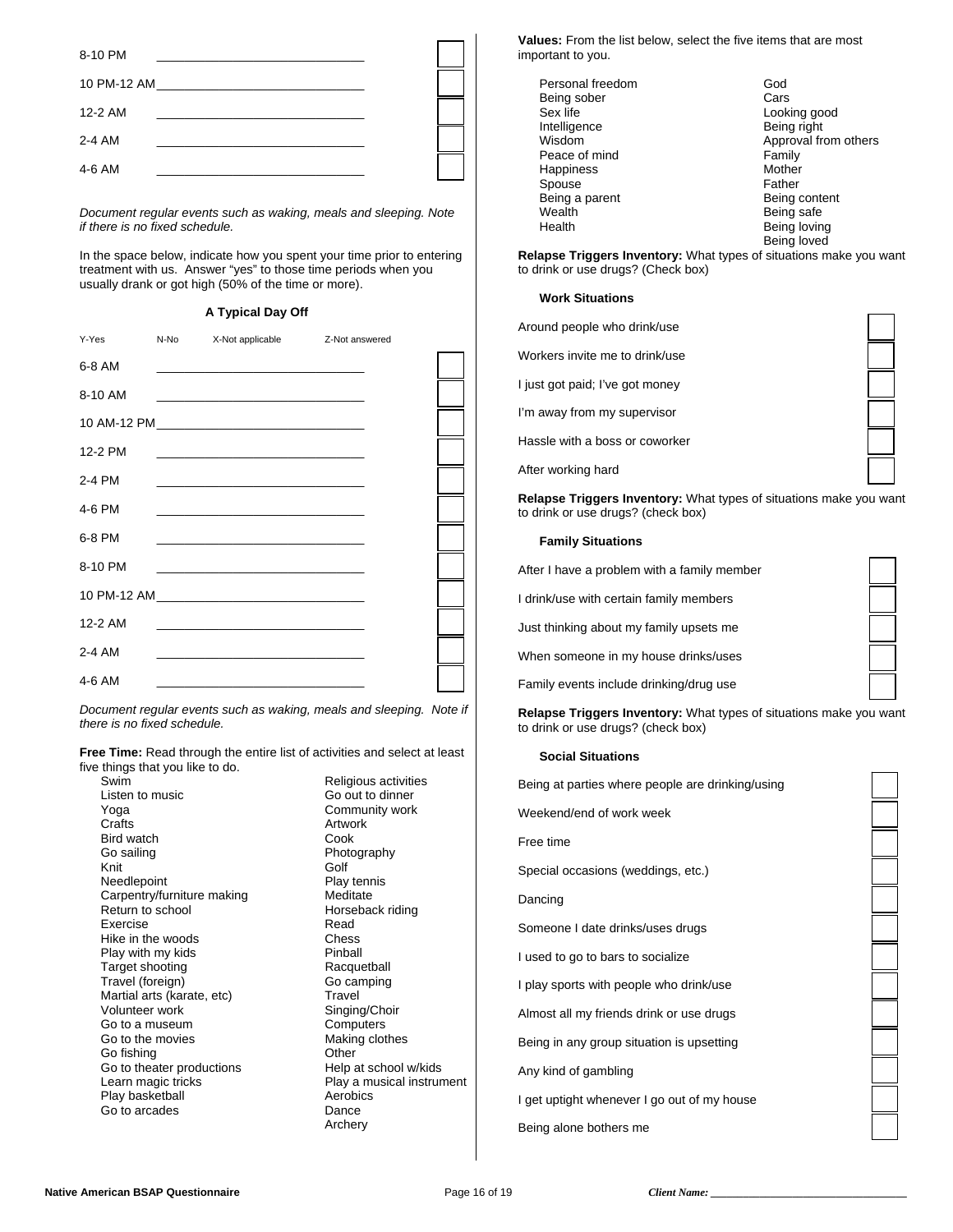#### **Relapse Triggers Inventory:** What types of situations make you want to drink or use drugs? (check one)

| <b>Moods, Mental and Physical State</b> |                    |  |                      |  |  |  |
|-----------------------------------------|--------------------|--|----------------------|--|--|--|
|                                         | Lonely             |  | <b>Bored</b>         |  |  |  |
|                                         | Cannot sleep       |  | Angry                |  |  |  |
|                                         | Guilt              |  | Hunger               |  |  |  |
|                                         | Uptight            |  | Envious or jealous   |  |  |  |
|                                         | Worried            |  | Self-pity            |  |  |  |
|                                         | Depressed          |  | Fear                 |  |  |  |
|                                         | Sexually turned on |  | Feeling powerful     |  |  |  |
|                                         | Having a success   |  | Good news            |  |  |  |
|                                         | Winning            |  | Loss of loved one    |  |  |  |
|                                         | Tired              |  | Drug/drinking dreams |  |  |  |
|                                         |                    |  |                      |  |  |  |

**Relapse Triggers Inventory:** What types of situations make you want to drink or use drugs? (check one)

#### **People, Places and Things**

People I've gotten high with in the past

Seeing things that look like drugs

News reports about drugs

Watching certain TV programs

Playing musical instruments

Eating at restaurants

Rock concerts

Seeing drug-related things

Seeing people drinking or using drugs

Seeing a place where I used to drink/use

Being in my car

Driving through certain neighborhoods

Seeing a drug deal take place

Seeing or hearing a beer/alcohol ad

Listening to certain music

Going to casinos

**Relapse Triggers Inventory:** What types of situations make you want to drink or use drugs? (check box)

| <b>Romantic/Sexual Settings</b>         |  |  |  |
|-----------------------------------------|--|--|--|
| Trying to find a lover/romantic partner |  |  |  |
| Thinking about sex/sexual fantasy       |  |  |  |
| Any kind of sexual activity             |  |  |  |
| Having certain kinds of sex             |  |  |  |
| Having sex with a prostitute            |  |  |  |
| Being in a new relationship             |  |  |  |
| Being rejected                          |  |  |  |
| Asking for a date                       |  |  |  |
|                                         |  |  |  |
| Time Begun:                             |  |  |  |
| Time End:                               |  |  |  |

#### ADDITIONAL COMMENTS FOR JCAHO SUPPLEMENT:

\_\_\_\_\_\_\_\_\_\_\_\_\_\_\_\_\_\_\_\_\_\_\_\_\_\_\_\_\_\_\_\_\_\_\_\_\_\_\_\_\_\_\_\_\_\_\_\_\_\_\_\_\_\_\_\_\_\_\_\_\_ \_\_\_\_\_\_\_\_\_\_\_\_\_\_\_\_\_\_\_\_\_\_\_\_\_\_\_\_\_\_\_\_\_\_\_\_\_\_\_\_\_\_\_\_\_\_\_\_\_\_\_\_\_\_\_\_\_\_\_\_\_ \_\_\_\_\_\_\_\_\_\_\_\_\_\_\_\_\_\_\_\_\_\_\_\_\_\_\_\_\_\_\_\_\_\_\_\_\_\_\_\_\_\_\_\_\_\_\_\_\_\_\_\_\_\_\_\_\_\_\_\_\_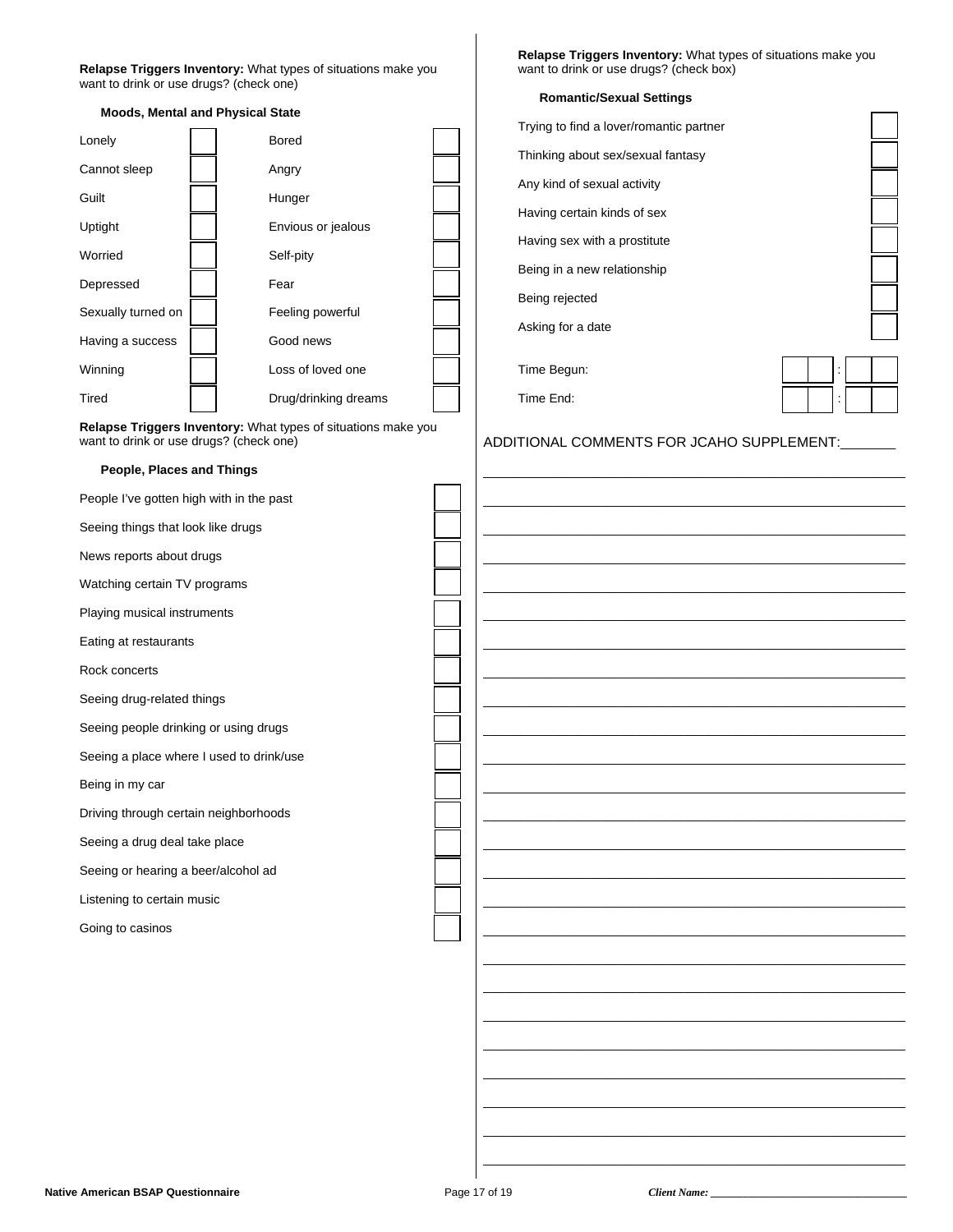### **INTERVIEWER'S ASSESSMENT**

### DSM-IV

|                              | AXIS I:                                           |
|------------------------------|---------------------------------------------------|
|                              |                                                   |
|                              |                                                   |
|                              | Description:                                      |
|                              |                                                   |
|                              |                                                   |
|                              |                                                   |
|                              |                                                   |
|                              | AXIS II:                                          |
|                              |                                                   |
|                              |                                                   |
|                              | Description:                                      |
|                              |                                                   |
|                              |                                                   |
|                              |                                                   |
|                              | AXIS III:                                         |
|                              |                                                   |
|                              |                                                   |
|                              | AXIS IV:                                          |
|                              |                                                   |
|                              |                                                   |
|                              | AXIS V:                                           |
|                              |                                                   |
|                              |                                                   |
|                              |                                                   |
|                              |                                                   |
| <b>DIAGNOSTIC IMPRESSION</b> | COMMENTS FOR DIAGNOSTIC IMPRESSION: _____________ |
| SASSI-3:                     |                                                   |
| RAP?                         |                                                   |
| FVA?                         |                                                   |
| FVOD?                        |                                                   |
| SYM?                         |                                                   |
| OAT?                         |                                                   |
| SAT?                         |                                                   |
|                              |                                                   |
| DEF?                         |                                                   |
| SAM?                         |                                                   |
| FAM?                         |                                                   |
| COR?                         |                                                   |

Client Name: